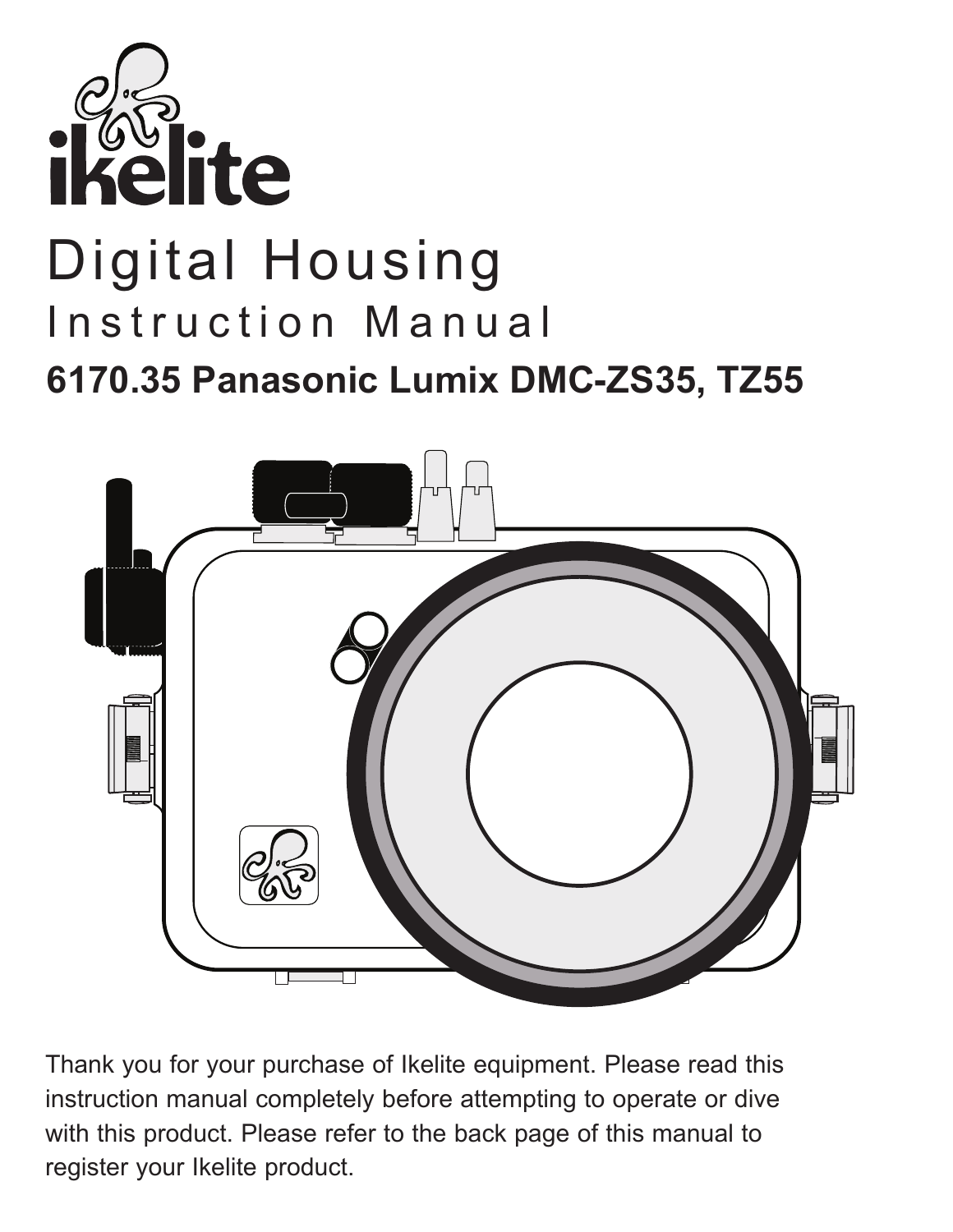## **Table of Contents**

| Using Strobes with a Fiber Optic Connection P. 12   |  |
|-----------------------------------------------------|--|
|                                                     |  |
|                                                     |  |
|                                                     |  |
|                                                     |  |
|                                                     |  |
| (Recommended Accessories and Attachments)P. 15 - 18 |  |
|                                                     |  |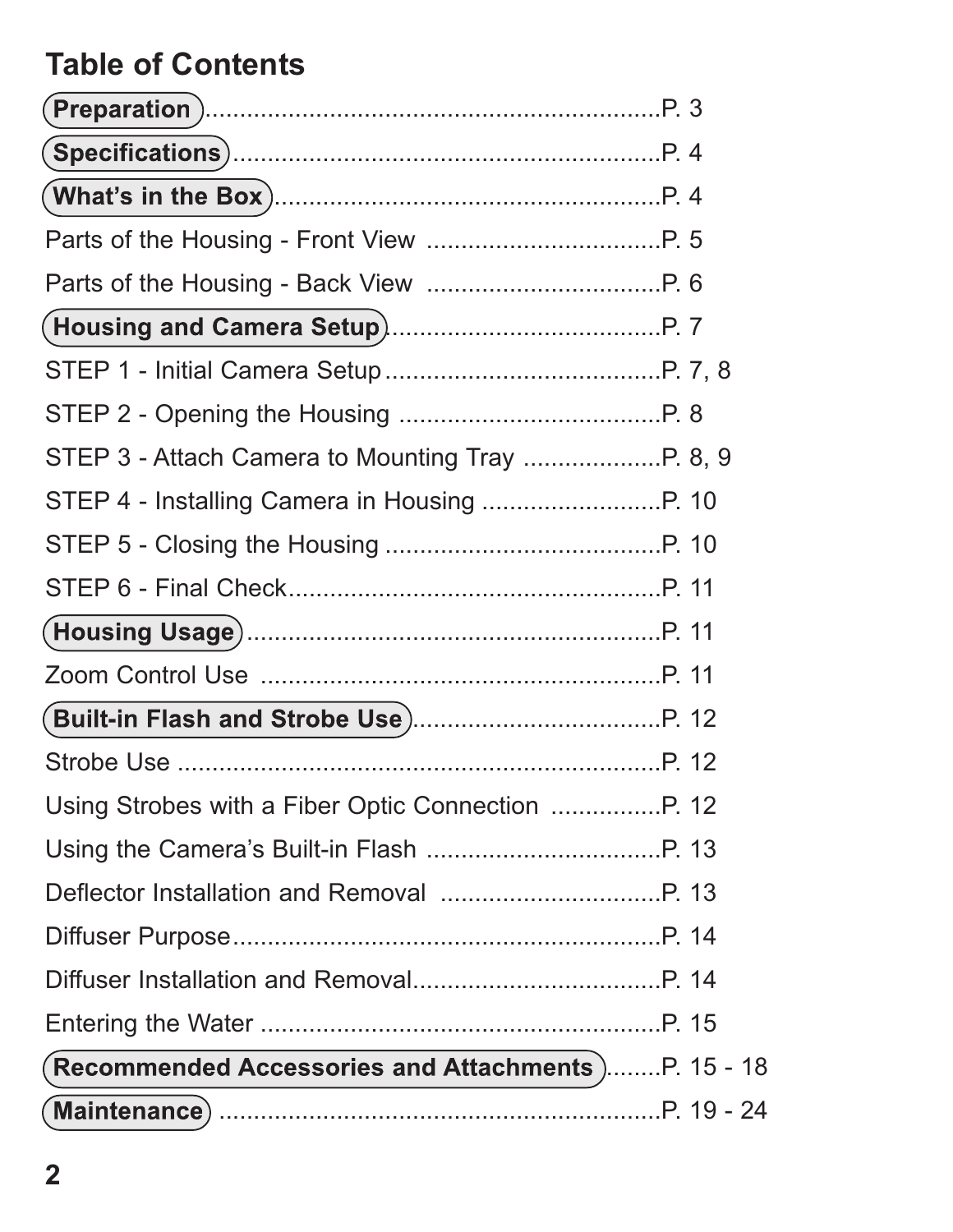#### **Table of Contents - continued**

## **Preparation**

This product has been water pressure tested at the factory and is depth rated to 200 ft (60 m). Thoroughly inspect and immerse the empty housing completely in water before installing a camera. If any fogging occurs or droplets of water enter the housing, do not install a camera. Clean the main housing o-ring and retest to make sure that it is watertight. Refer to the Troubleshooting section, **page 26**.

Please read your camera manual thoroughly to have a full understanding of each camera function.

If you are new to underwater photography, be sure to read the Photo Tips section, **page 25**.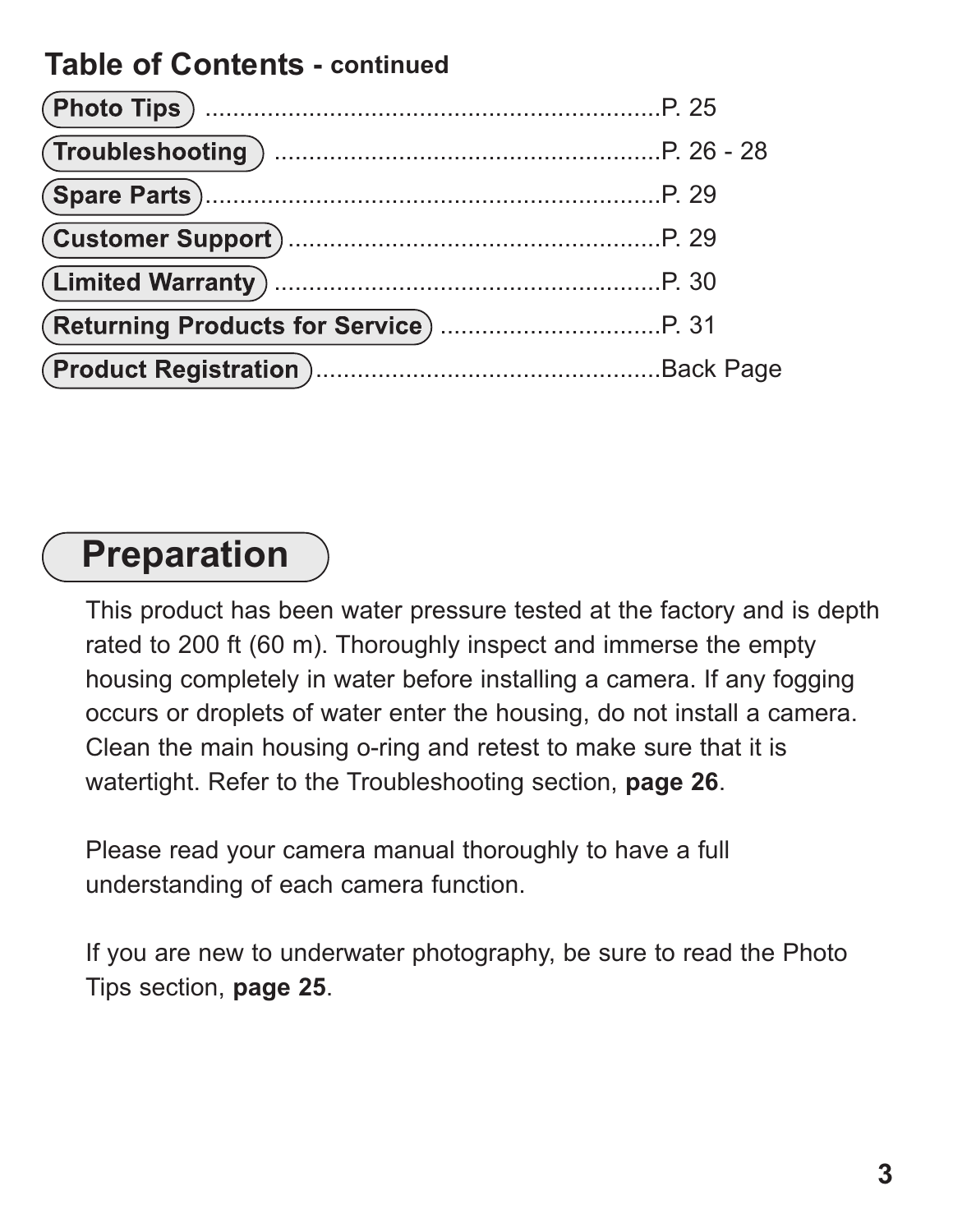# **Specifications (no camera installed)**

| Buoyancy Near neutral in fresh water            |                                                                            |
|-------------------------------------------------|----------------------------------------------------------------------------|
|                                                 |                                                                            |
| Strobe Connection Fiber Optic Ports             |                                                                            |
| Use Built-in FlashYes (flash diffuser included) |                                                                            |
|                                                 | <b>Optional Tray Mounting12-24 thread external tray mounting with 3 in</b> |
|                                                 |                                                                            |
| Main O-Ring 0109                                |                                                                            |
|                                                 | <b>Housing Dimensions</b> Dimensions 6.8 x 4.9 x 5.4 in (173 x 122 x       |
|                                                 |                                                                            |
|                                                 | Housing Material Polycarbonate front, acrylic back                         |
| Lens Port 3.9-inch diameter glass               |                                                                            |

# **What's in the Box**

- Housing (with lanyard attached)
- Port Cover
- Flash Diffuser
- Flash Deflector (removeable from housing)
- Silicone 1cc Lubricant Tube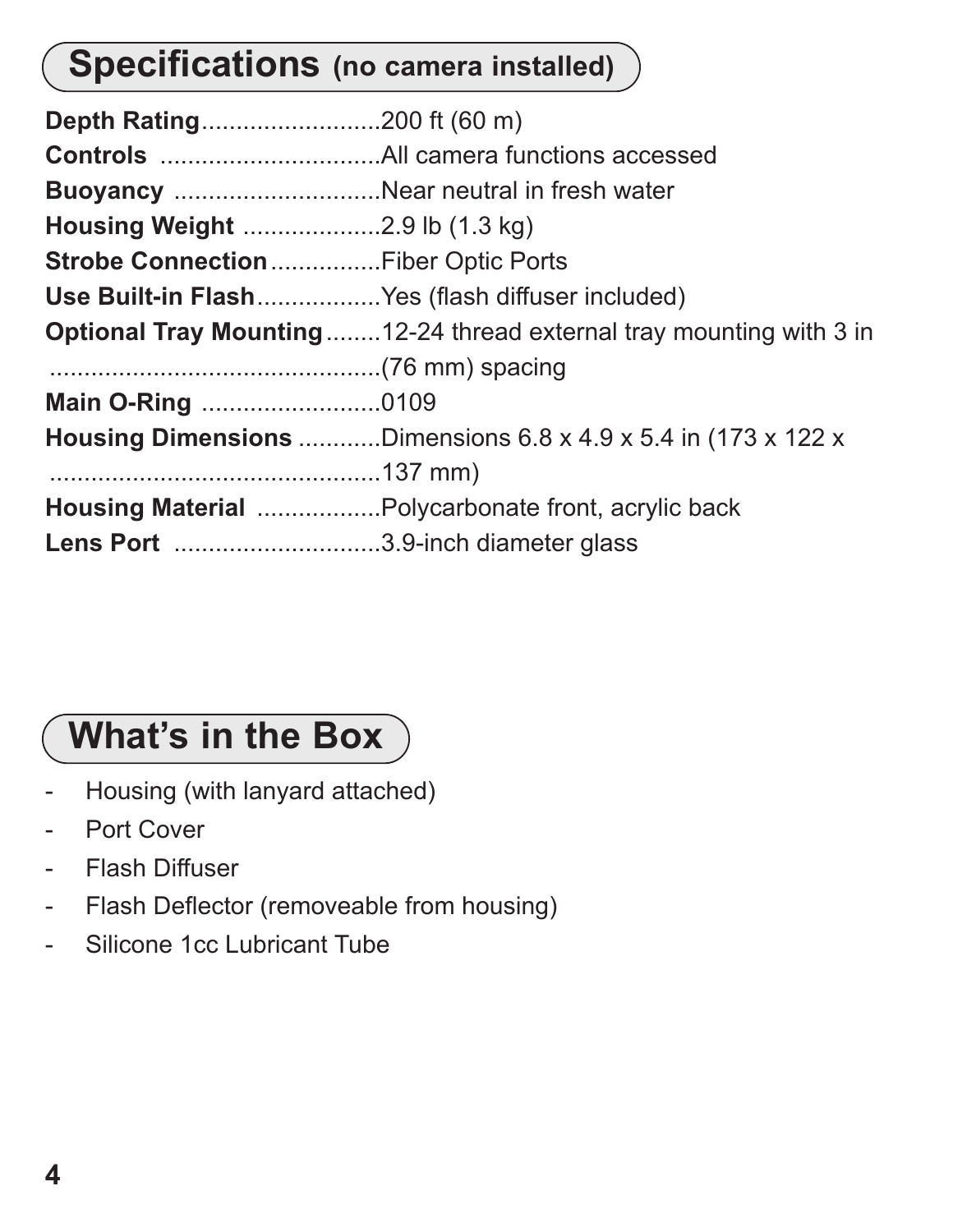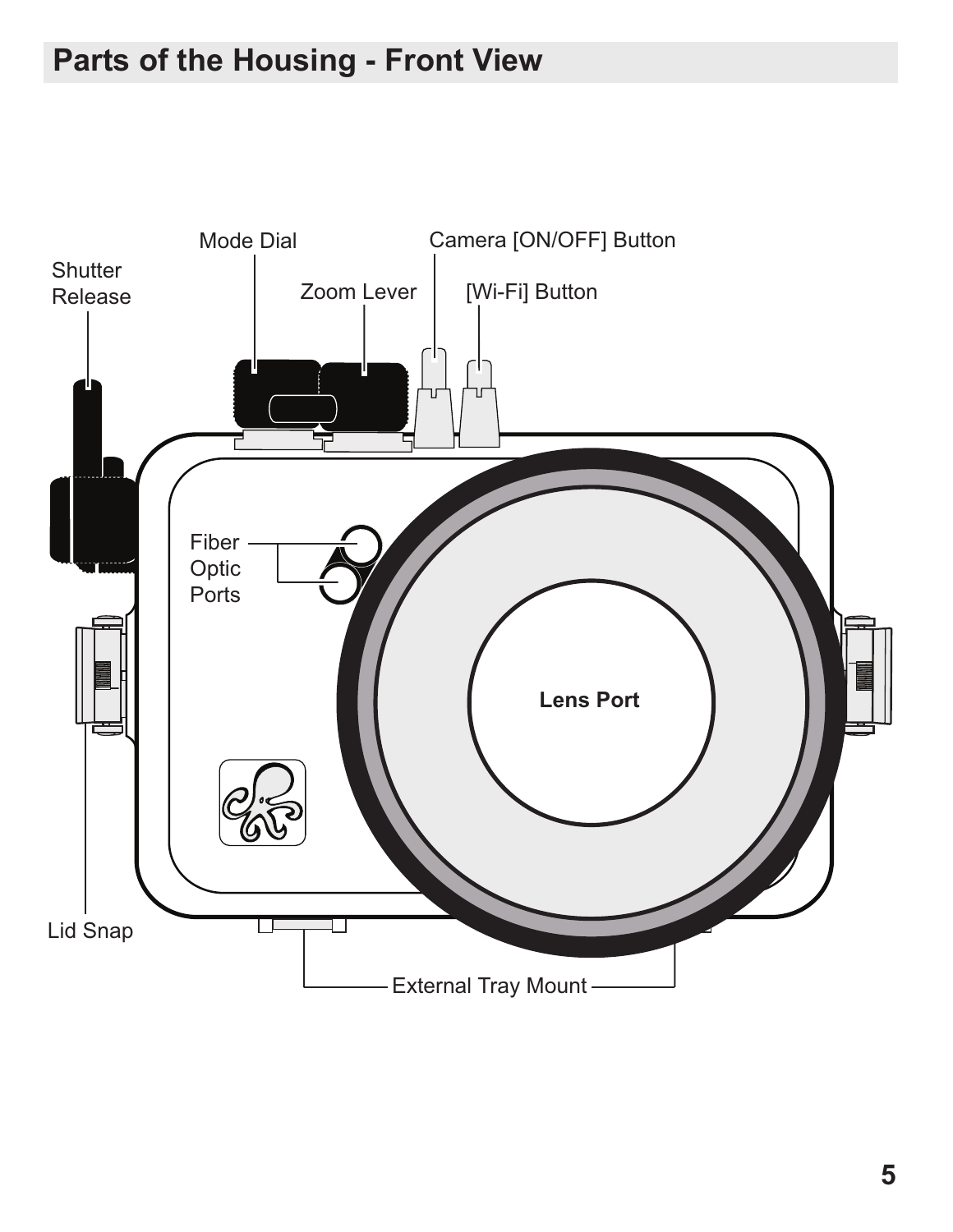### **Parts of the Housing - Back View**



- 1. [**EXPOSURE]** Button
- 2. Playback Button
- 3. Exp. Comp. / Up Button 8. **[DISP.]** / Down Button
- 4. Self-timer / Left Button
- 5. MENU/SET Button
- 6. Flash Setting / Right Button
- 7. W Macro Mode / Down Button
	-
- 9. Delete / **[Q. MENU]** Button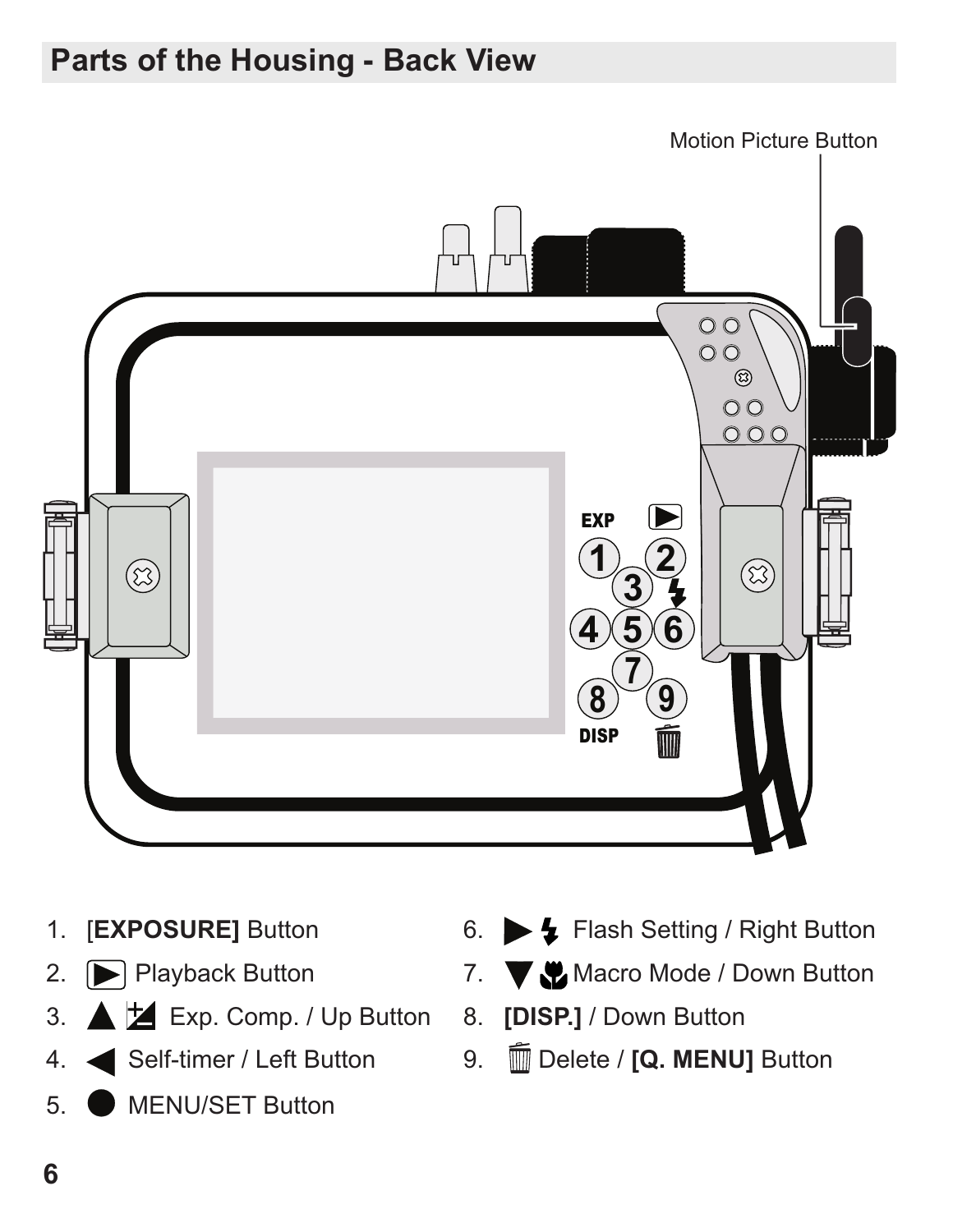# **Housing and Camera Setup**

#### **STEP 1 - Initial Camera Setup (before placing camera in housing)**

*Setup your camera for underwater use and then adjust your settings once underwater.*

- Set Mode Dial to "A" Aperture Priority. Manually adjust aperture setting to achieve the best exposure for your shooting conditions. The shutter speed will be locked at 1/60th second. Set Mode Dial to "M" Manual mode to manually adjust both aperture and shutter speed settings.
- Set Flash to "Forced Flash On  $\blacktriangleright$  " and Macro Mode to "AF Macro"

#### - **In Menu Rec:**

Set Picture Size to "4:3, 16M" and Quality to "Fine."

Set ISO Sensitivity to "200" and White Balance to "AWB." For best results, manually set white balance *S*Do For each working depth. Set AF Mode to "1-Area" and Metering Mode to "Center Weighted." Set Face Recog. to "OFF."

Set i.Exposure, i.Zoom and Digital Zoom to "OFF."

Set Burst, AF Assist Lamp and Red-Eye Removal to "OFF." Set Image Stabilizer to "ON."

#### - **In Menu Setup:**

In Clock Set, set Date and Time.

Set Monitor Display to desired brightness level.

Set Monitor Luminance to "Power Monitor."

In Economy, set Auto Power Off to "5 MIN." and Monitor Power Save to "OFF."

Set Auto Review to "HOLD."

Insert and Format a SD memory card.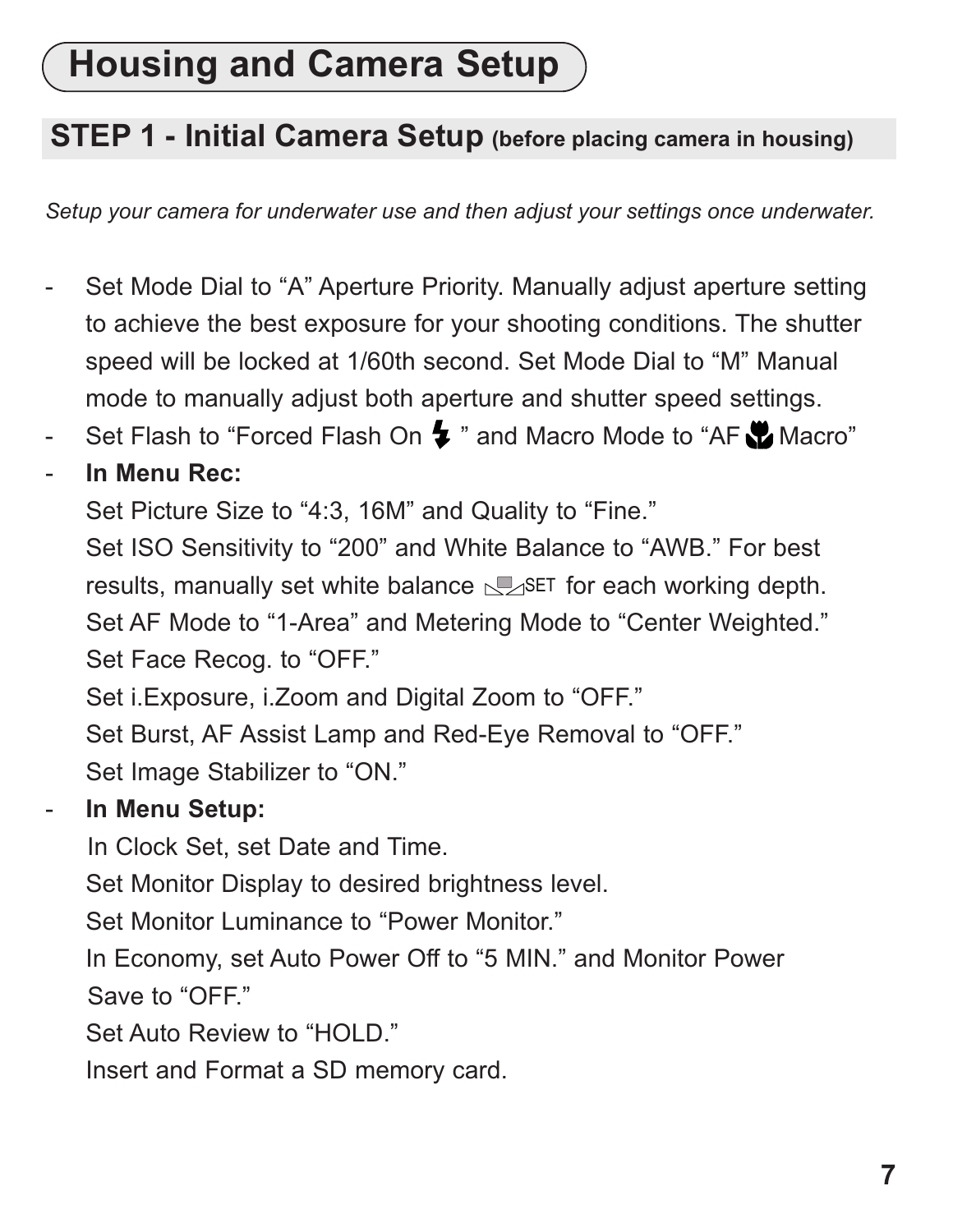## **STEP 1 - Initial Camera Setup - continued**

If close-up images are **overexposed**, adjust aperture setting and/or use "-"  $\overline{\mathbf{A}}$  Exposure Compensation and/or back away, zoom in, and then reshoot. When using an AF35 strobe or manual controller, turn the power down.

\*\* All camera user settings not listed should be set to the user's preference.

#### **STEP 2 - Opening the Housing**

Lid Snaps have a **Lock**.

1. Push Lid Snap Locks forward and lift as shown. Open opposing Lid Snaps simultaneously. Keep pressure on the Lid Snaps so they do not fly open quickly.

*Some Lid Snaps have a lot of spring tension once they go over center, so keep a firm grip on each Lid Snap. Lid Snaps may also be opened one at a time.* 



*2.* Remove the Housing Back.

#### **STEP 3 - Attach Camera to Mounting Tray**

- 1. The Mounting Tray for the camera is secured to the housing back. Position the camera on the Mounting Tray.
- 2. Using a coin or screwdriver (preferred), secure the camera with the Mounting Tray Bolt which threads into the camera's tripod socket, **Diagram A, page 9.**

# **CAUTION:**

*Do not cross thread or overtighten the Mounting Tray Bolt as you may damage the camera tripod socket threads.*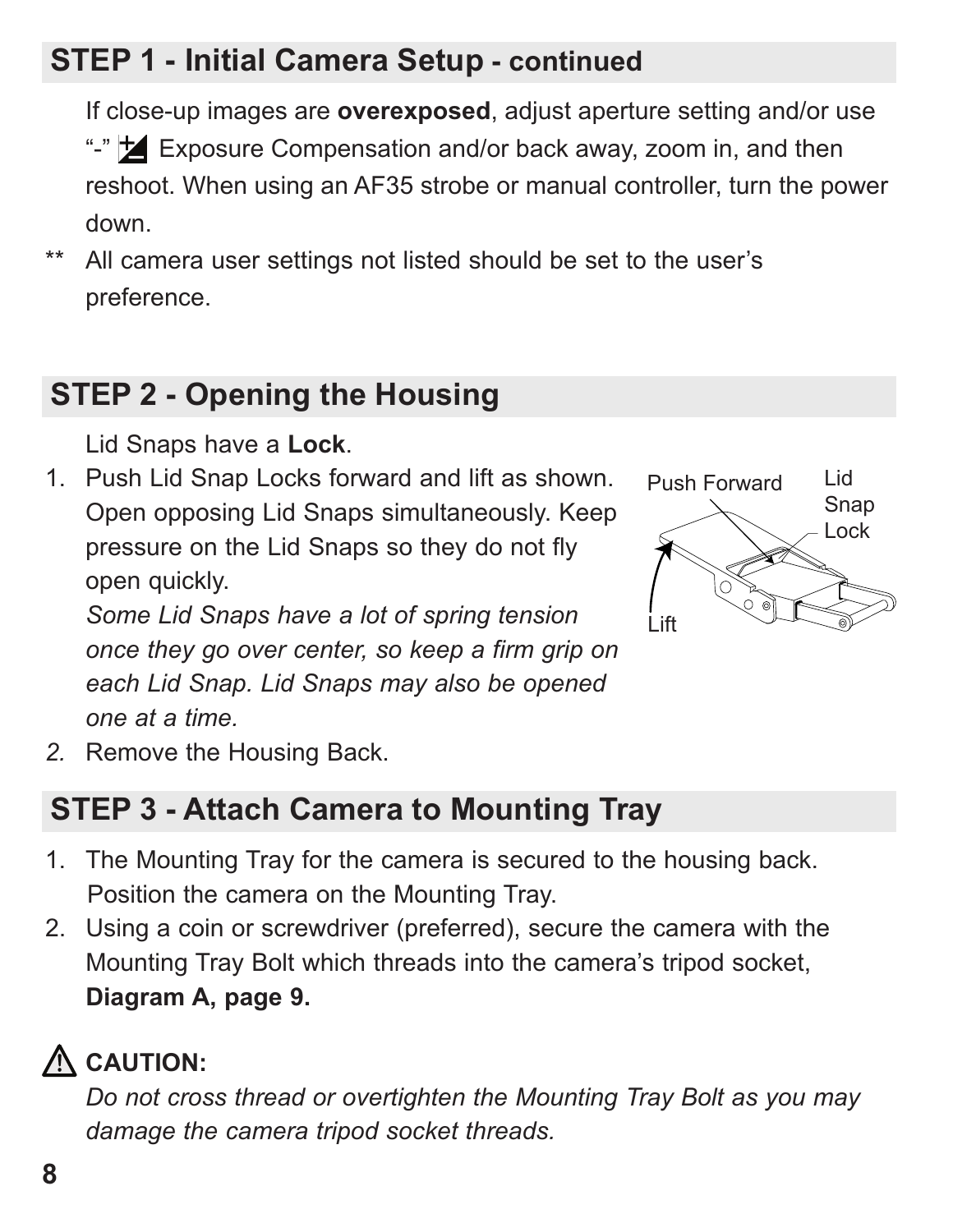### **STEP 3 - Attach Camera to Mounting Tray - continued**

#### **Diagram A**

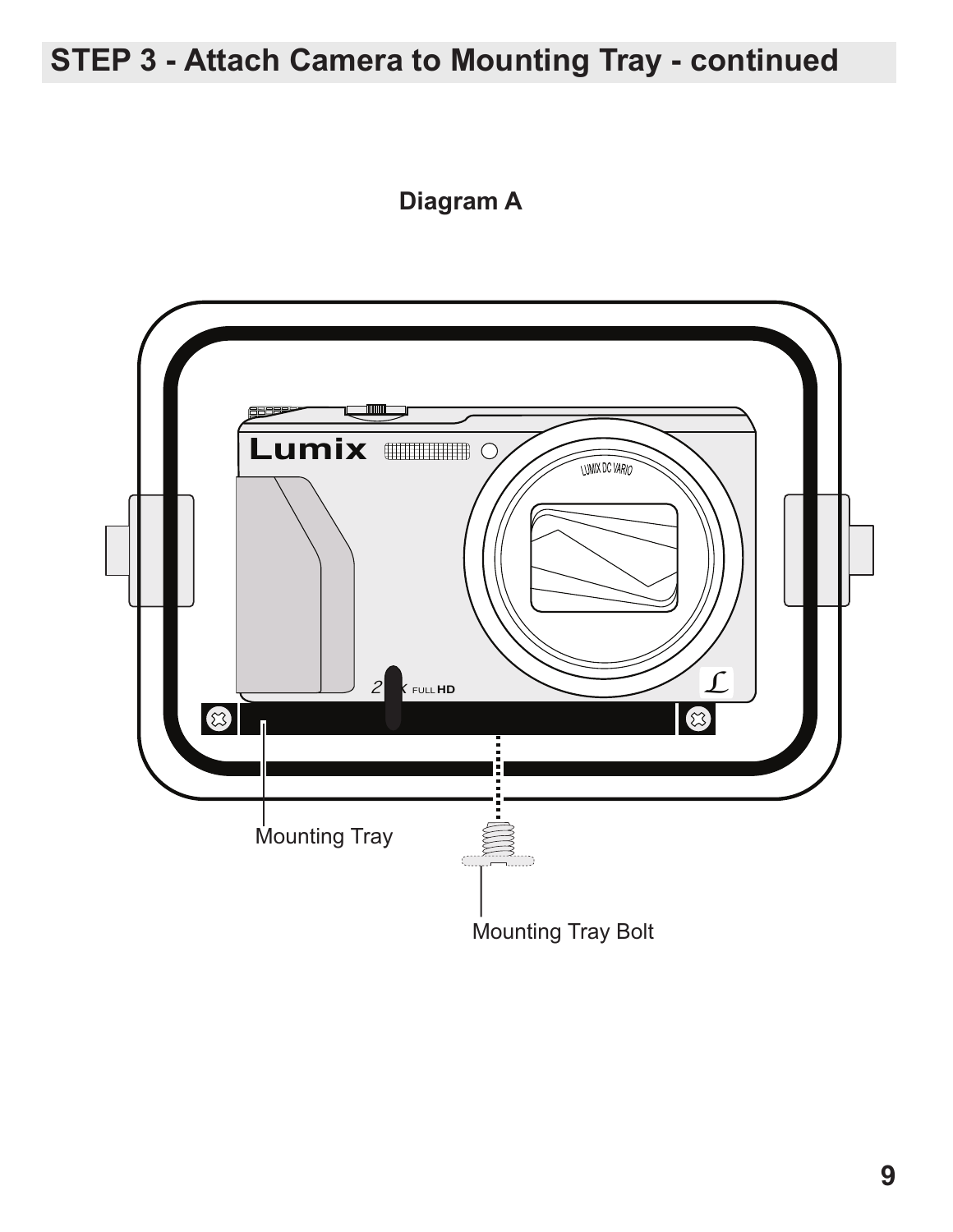## **STEP 4 - Installing Camera in Housing**

- 1. Pull out on each housing control until it stops. This will get the controls out of the way for installation of the camera.
- 2. Remove camera lanyard from camera if attached.
- 3. Place the Housing Front face down in your lap.
- 4. The Motion Picture Button control must be pulled all the way out and facing downward to allow clearance for proper camera installation.
- 5. Gently guide the Housing Back with camera attached into the Housing Front.

### **STEP 5 - Closing the Housing**

- 1. Once the back is properly installed, the o-ring should touch the housing all the way around. There should be an even gap on each side of the housing between the housing and the back.
- 2. Lift the lid snaps so they are extended and place each lid snap into the corresponding hook on the housing back.
- 3. To close the housing, push down on the opposing lid snaps simultaneously until they snap into place. Be sure they are down far enough to engage the **Lid Snap Lock**. The o-ring seal should now appear as a solid black line from the back of the housing.

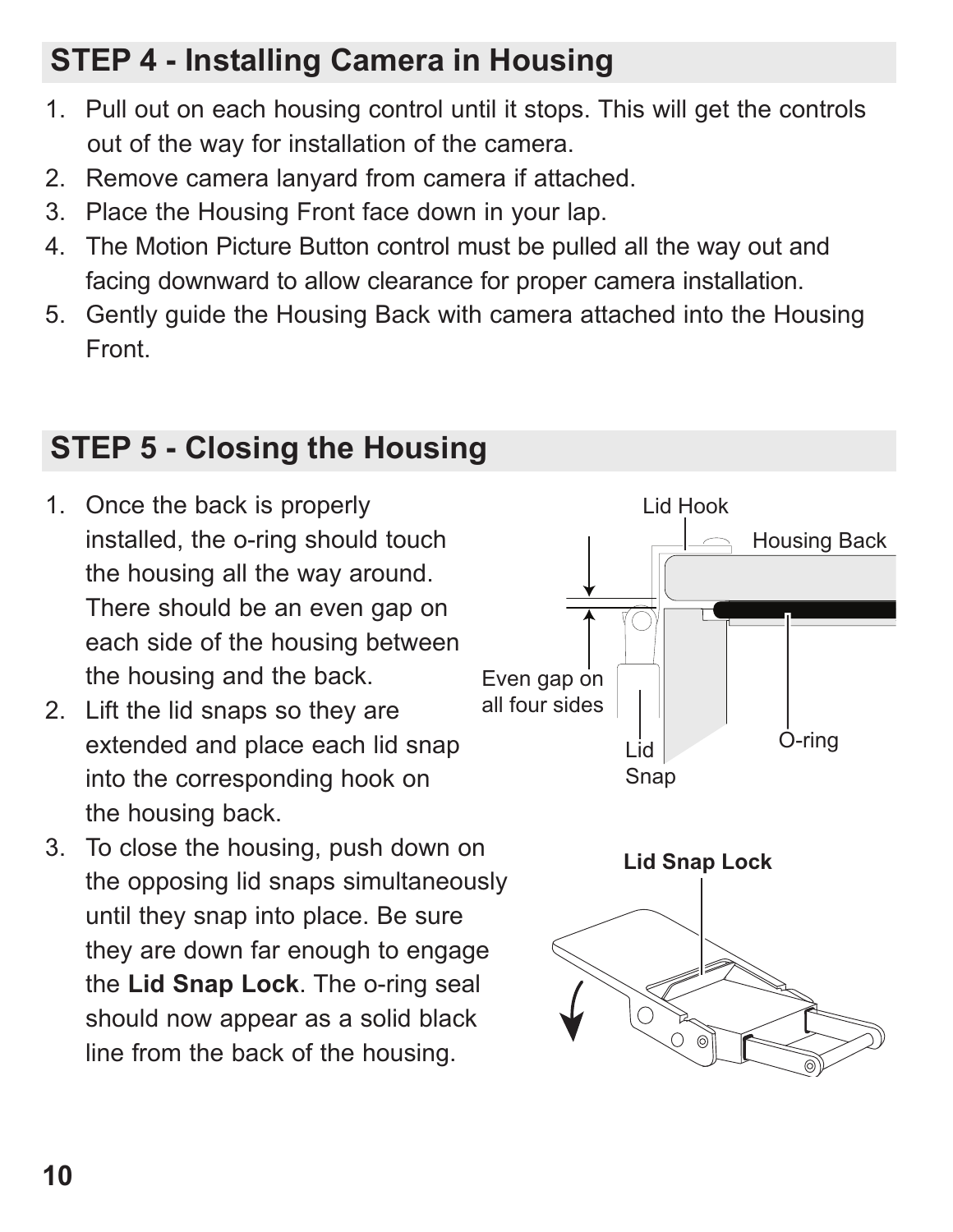#### **STEP 6 - Final Check**

The clear housing permits instant visual inspection of the camera and sealing surfaces as well as complete monitoring of controls and camera LCD screens. This housing has been factory water pressure tested to 200 ft (60 m).

Once the housing is closed, recheck the o-ring seal. Double check the gap between the housing back and the housing. It should be even all the way around the housing.

Look through the clear plastic back at the o-ring. You should see a darkened area or solid black line where the o-ring is compressed against the housing back. If you do not see an even black compression seal all the way around the back, open the lid snaps, reseat the housing back and close the lid snaps. Visually check the seal again.

# **Housing Usage**

Turn the camera on and operate each of the housing controls to assure proper functioning. Take a few test shots on land. Make sure the Flash Diffuser is installed when using only the built-in camera flash, or install the Flash Deflector when using external strobes, **Pages 13 and 14**.

#### **Zoom Control Use**

After you have used the housing's zoom control, it must be returned to the center position to disengage. If the housing zoom control is pushing the zoom lever in either direction, you may not be able to take a picture or access other functions. This is because the camera is receiving a signal from the engaged zoom control.



Zoom Control "Disengaged" (Center Position)



Zoom Control "Engaged"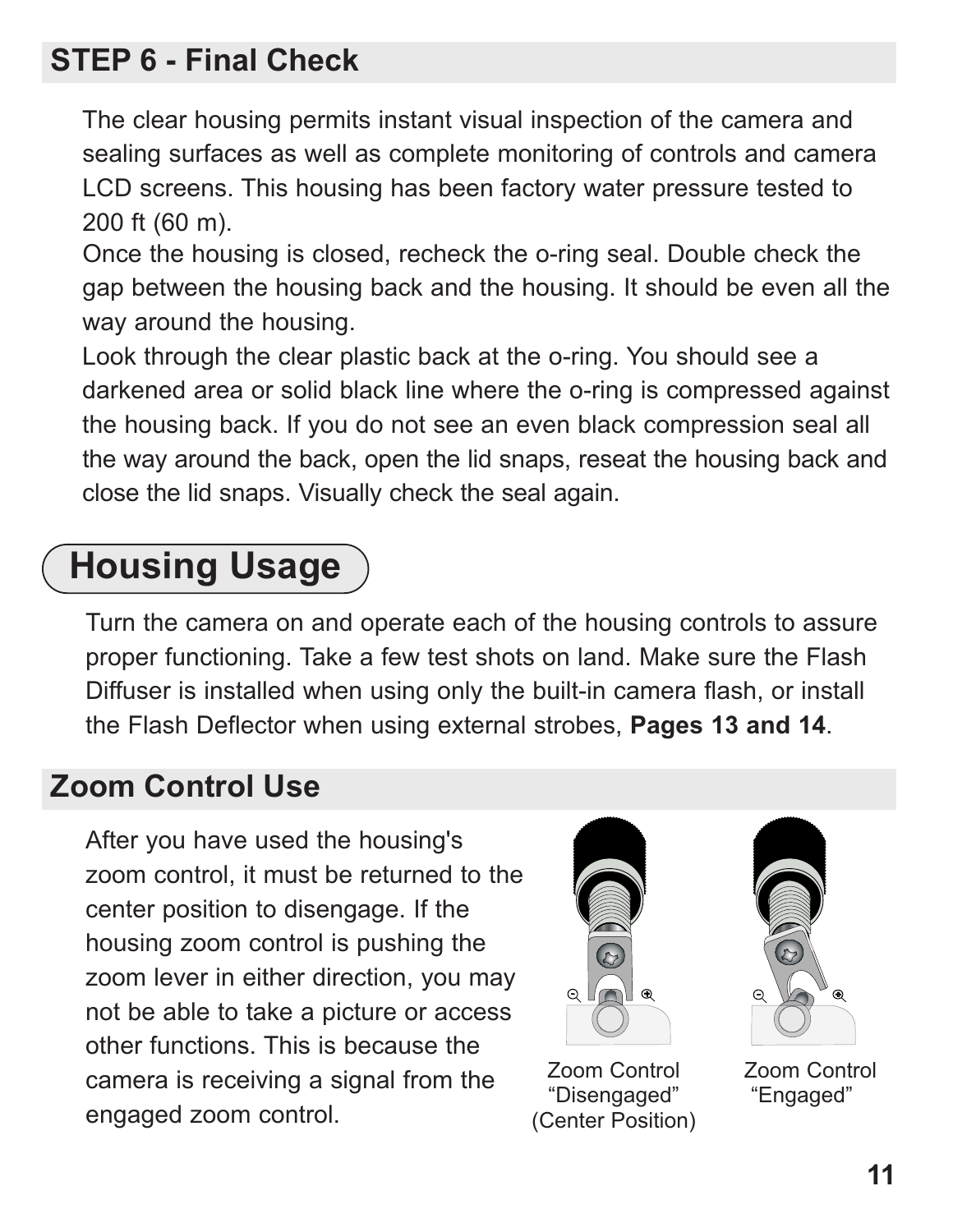# **Built-in Flash and Strobe Use**

*Always install the Flash Deflector when using external strobes, Page 13.*

*Always remove the Deflector and install the Flash Diffuser when using only the built-in flash, Pages 13 and 14.*

#### **Strobe Use**

The optional AF35 strobe triggers and provides automatic TTL exposure by watching the camera's built-in flash, without the need of fiber optic cords or sensors. Alternatively, two ports are provided on the front of the housing for the connection of up to two Ikelite, SEA&SEA, or Olympus type fiber optic cords.

An included flash diffuser improves lighting quality when the camera's built-in flash is used. The built-in flash is effective between 1-3 feet (0.3-0.9 m) from the subject in clear conditions. For best results, a color correcting filter or external lighting is recommended. External lighting is more powerful and can be placed in a position to virtually eliminate the backscatter or "snow" from your underwater images.

#### **Using Strobes with a Fiber Optic Connection**

Two ports on the front of the housing above the lens port are provided for the connection of up to two Ikelite, SEA&SEA, or Olympus-type fiber optic cords. The housing's built-in TTL circuitry will not be operable when external strobes are attached via fiber optic cord.

*Always install the Flash Deflector when using external strobes, Page 13.*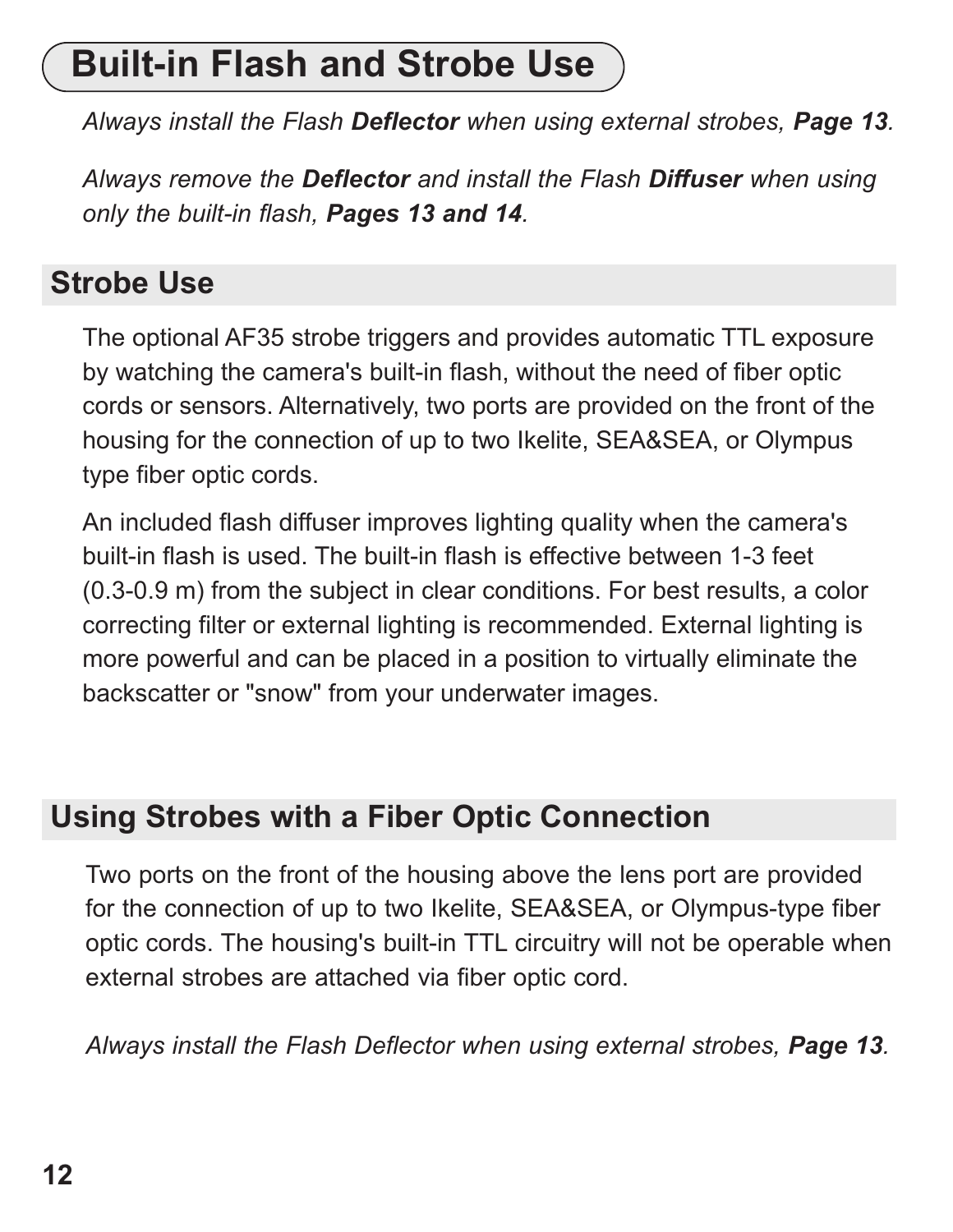#### **Using the Camera's Built-in Flash**

If you are shooting with the camera's built-in flash and the camera lens is set to the widest angle setting, you may need to zoom the lens slightly or a dark area may appear in a lower corner of close-up photographs. The lens port may block some of the light. Install the Diffuser, **page 14**, and zoom in to eliminate any dark areas noted in your photographs *(You can test this above water)*.

For the best results, we recommend using external Strobes.

The camera's built-in flash CANNOT be used with optional Wide Angle or Accessory lenses.

#### **Deflector Installation and Removal**

The factory installed flash Deflector should be removed and replaced by the Diffuser, **page 14**, when using ONLY the built-in camera flash and no external strobes. To **remove**, lift the bottom of the Deflector with your thumb, or a Pen or Pencil tip to loosen and pull the Deflector away from the inside front of the housing. To **install**, line up the corresponding Velcro dots on the housing front with the **Deflector Back** and press the Deflector into its factory installed position next to the lens port. If positioned properly, the small deflector holes will line up with the Fiber Optic Port holes.

**Deflector Front** *(view from inside housing)*



**Deflector Back** *(view from outside housing)* Velcro



**13**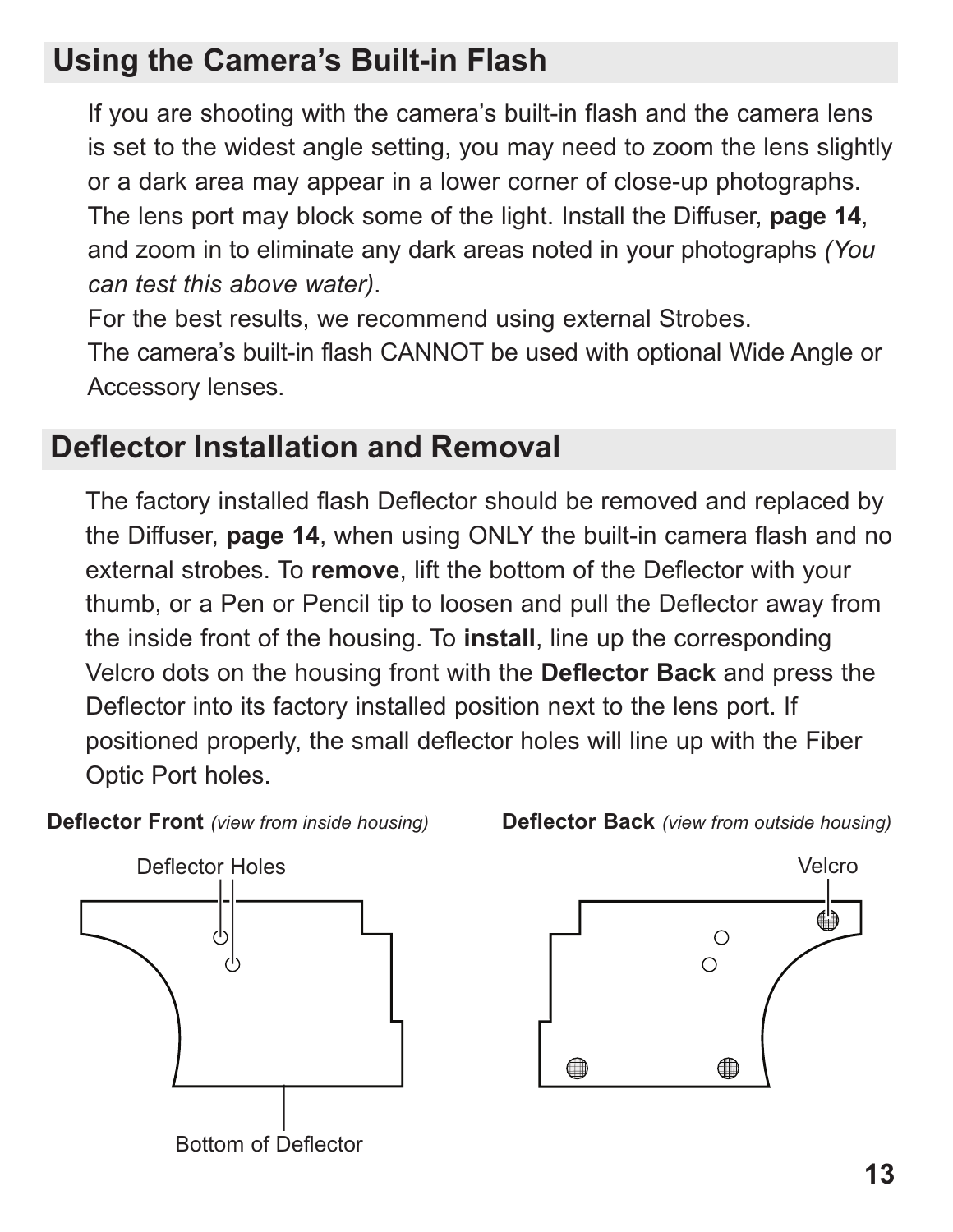#### **Diffuser Purpose**

When using the built-in camera flash and shooting close-up photographs, the lens port on the housing can block a portion of the light from the built-in camera flash. This can result in a shadow in a lower corner of the picture frame. The Diffuser will help eliminate the shadow. In addition, you can zoom in if necessary.

#### **Diffuser Installation and Removal**

The included Diffuser should only be used when shooting with the built-in camera flash. Always remove the Deflector **before** using ONLY the built-in camera flash with a Diffuser.

To install the diffuser, push the "Cut-out Section" into the Port Groove until it stops as shown. To remove, grab the top of the Diffuser and pull away from the port.

Note the Small Hole. To avoid losing the diffuser, you can attach a fishing line or string to this hole.





installed in Port Groove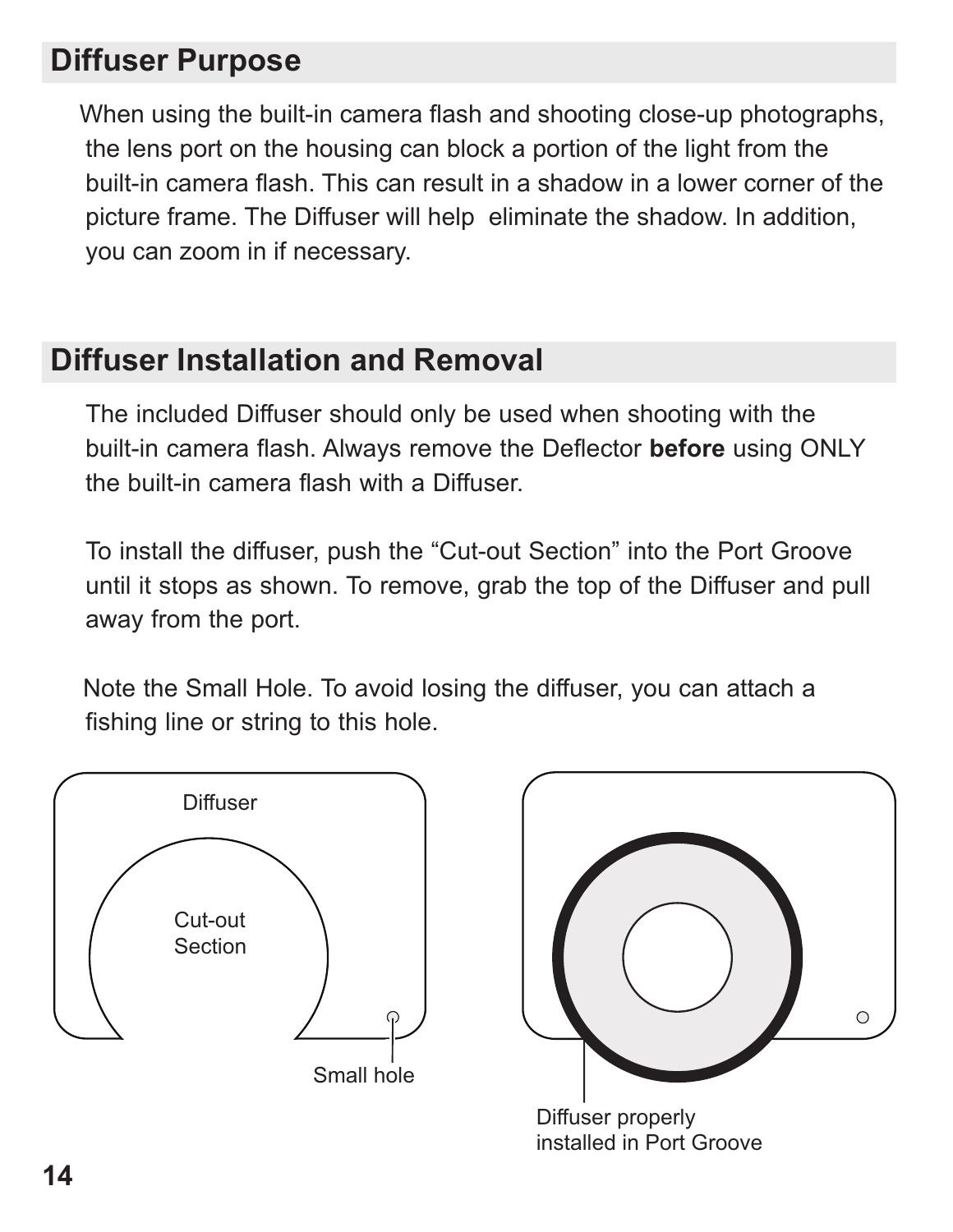#### **Entering the Water**

As soon as you enter the water, take a moment and check to see that the housing is properly sealed. We recommend you first water test the housing with no camera inside to assure a safe and watertight environment.

Next, check to see if there are any bubbles on the face of the lens port. If there are, take your finger and remove them. If there are bubbles on the lens port they can produce soft focus spots in your photos or video.

# **Recommended Accessories**

#### **External Color Correcting Filters**

The specially formulated UR/Pro color

correcting filter 6441.46 for tropical **blue water** UR-Pro Filter Lens Port settings enhances warm reds and oranges with available sunlight up to 80 ft (24 m). Use in the Caribbean, Indonesia, and any blue water setting.

The UR/Pro color correcting filter 6441.86 for **green water** enhances contrast and improves the color of green water to give your subject a rich, natural tone. Effective with available

sunlight up to 80 ft (24 m). Use in most lakes and any green water

setting. The color filters are for available light use only.

Not recommended when using external strobes.

### **Optional Tray with Release Handle 9523.61**

The optional aluminum tray with release handle comes with the necessary hardware to mount to your Ikelite housing. To attach, see **page 16**.

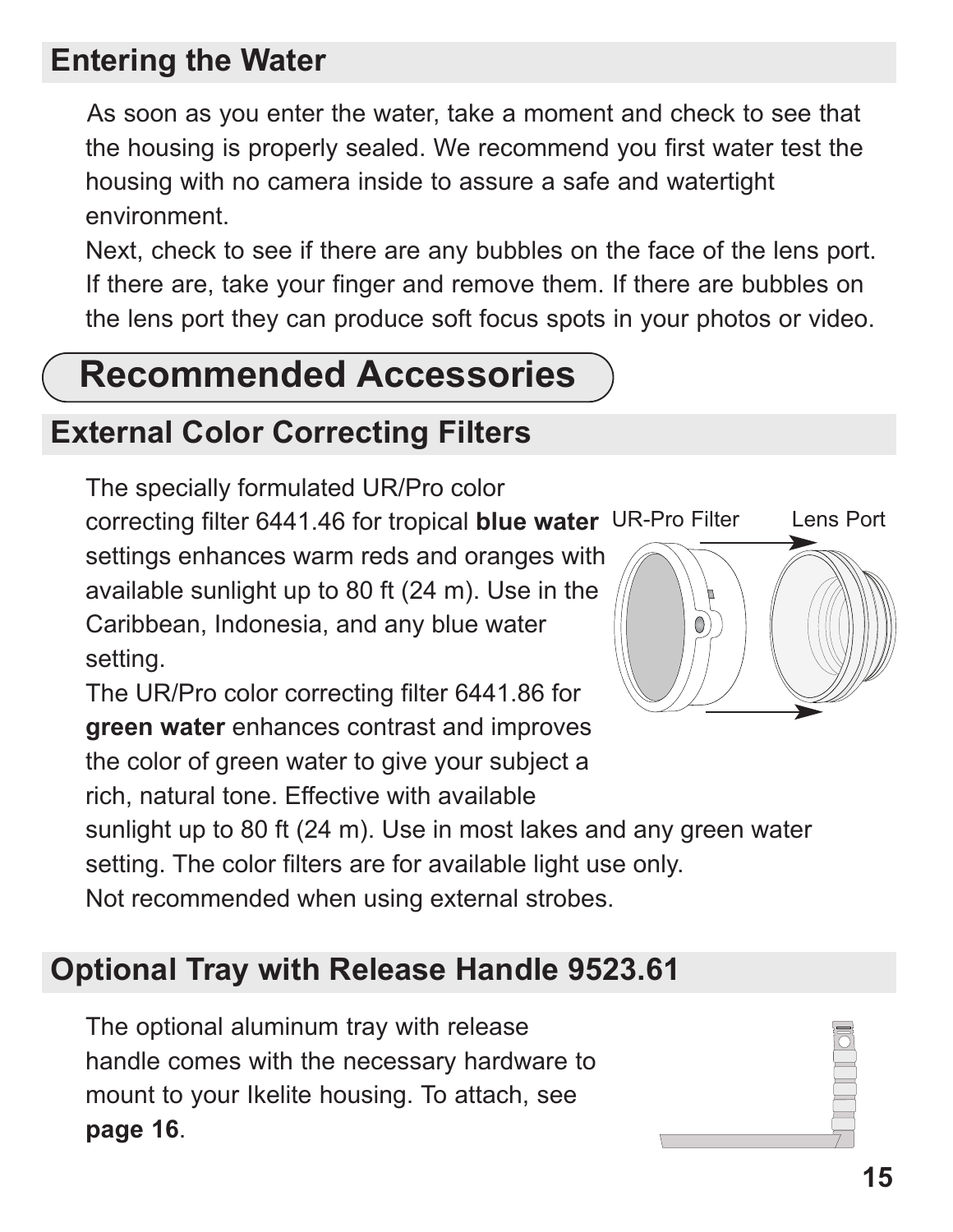## **Attach Optional Tray + Dual Handles to Housing**

Attaching an optional Tray + Dual Handles will add stability and gripping point(s) for comfortable use of the housing. Add a second strobe to eliminate shadows and evenly light your subjects.



### **Attach Optional Tray with Release Handle(s) to Housing**

- 1. Place the housing upside down on a flat surface or in your lap so that the housing port is facing toward you as shown.
- 2. Line up the 3/8" tray holes with the housing mounts. If the tray is positioned properly, the handle will be on your left side facing down.
- 3. Place a shoulder washer in each 3/8" tray hole with the small end of the washer facing down.



4. With your free hand, insert and rotate the 12-24 x 1/2" screws clockwise until threaded into the housing mounts. Finish tightening the tray to the housing using a flathead screwdriver. Do not overtighten.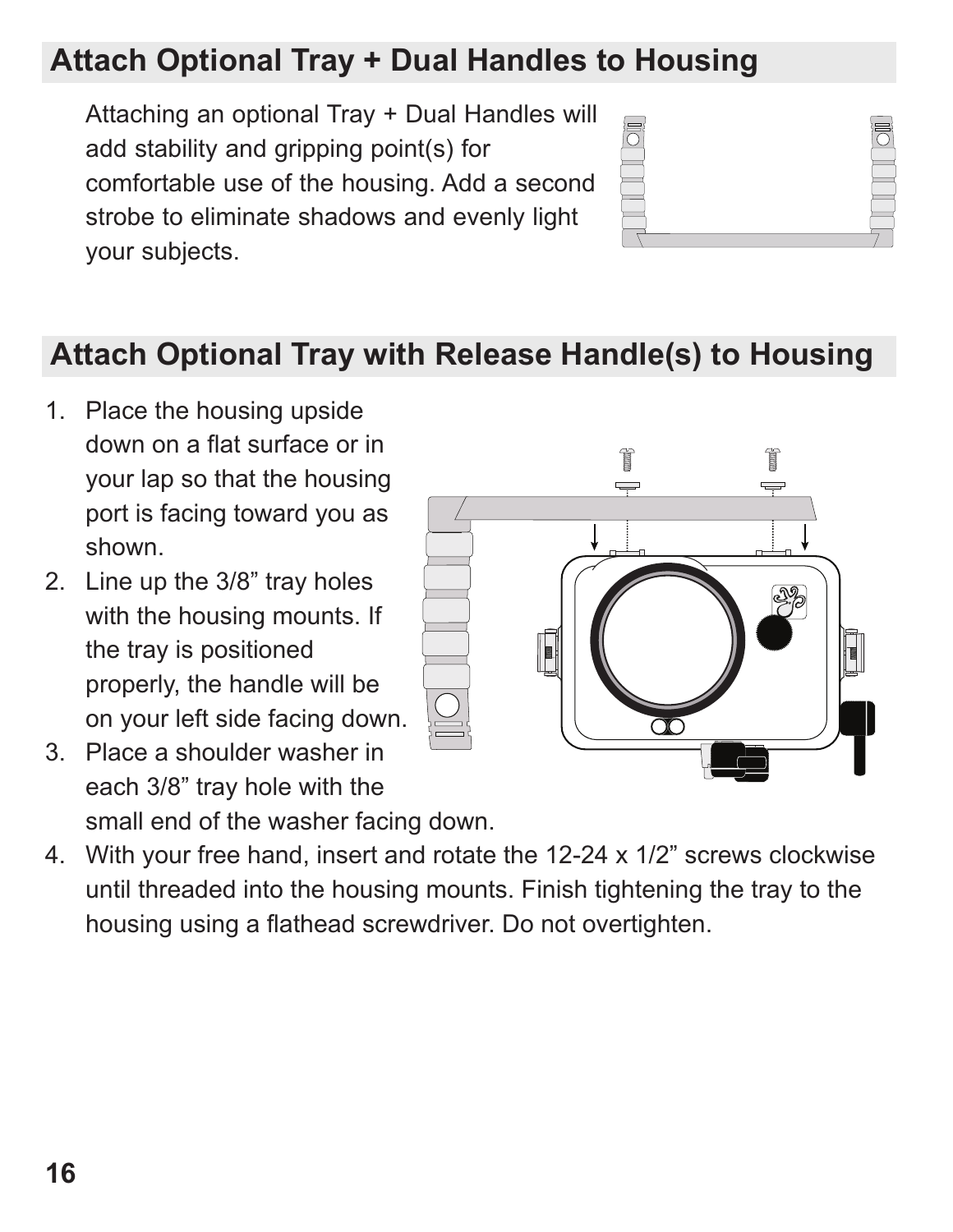### **Attach Optional Strobe Arm to Housing Handle**

If you have purchased an optional Ikelite Tray and Handle for your housing, an Ikelite Strobe Arm will easily attach to the Handle by depressing the spring-loaded Handle Push Button until it stops. Gently slide the pronged end of the Ikelite Arm into the hole in the top of the Handle as shown.

When the Ikelite Arm is properly seated, the Handle Push Button will return to it's starting position.



### **AF35 Strobe Package 4035**

The AutoFlash AF35 kit is a great compliment, and an effortless, affordable way to add a flash to your new Ikelite point and shoot camera system. Everything you need to get started is in the box. Just attach it to the bottom of your housing and start taking pictures!

The AF35 Strobe Package is available to support your housing along with a full range of accessories. Please visit **www.ikelite.com** to see

additional information regarding this and other strobe package options.



**ikelite** *35* **AF ikelite** *AUTOFLASH*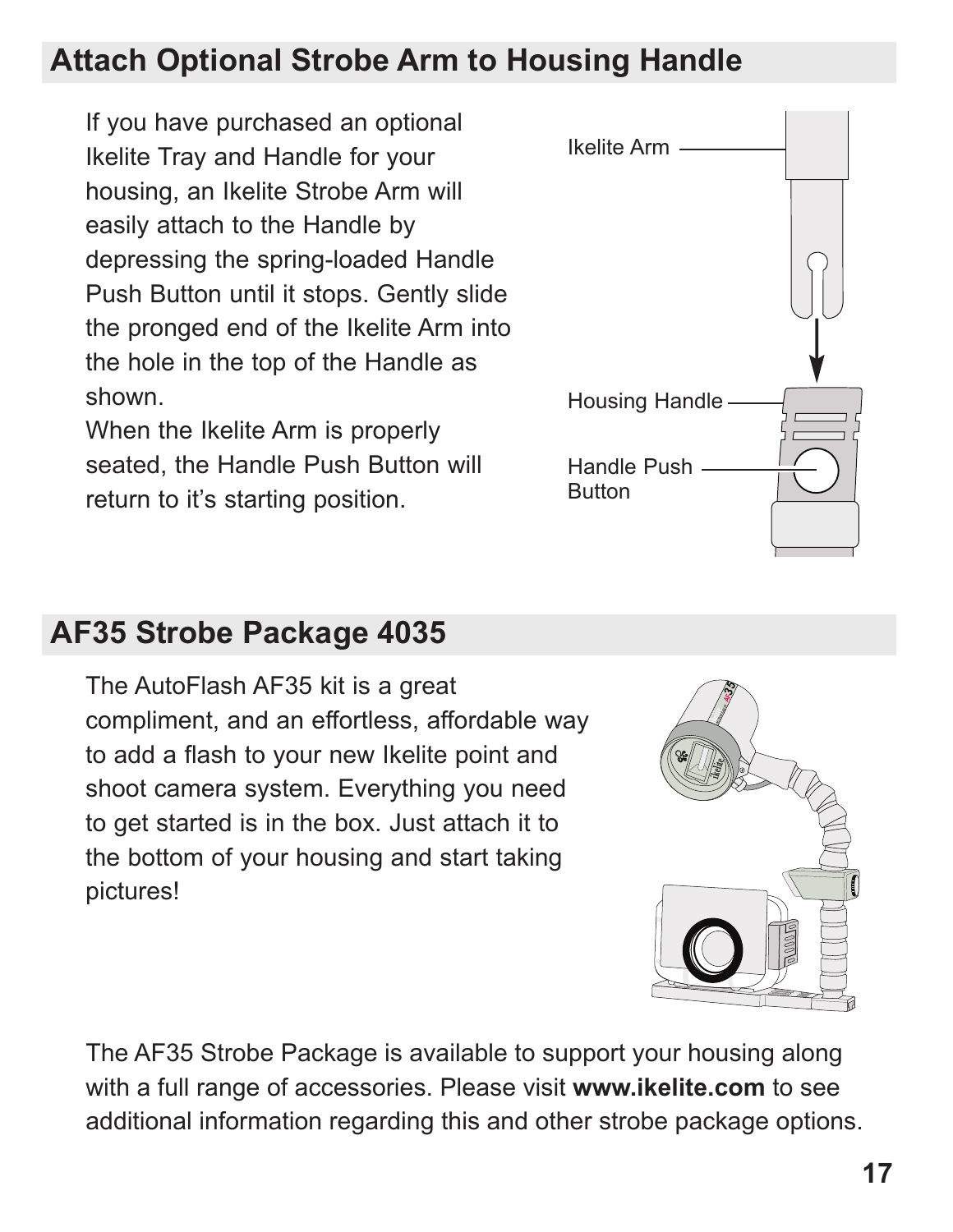## **External Accessory Lenses**

## **WD-4 Wide-Angle Conversion Dome 6430.4**

The removeable WD-4 corrects light refraction underwater, restoring the camera's original angle of coverage. Approximately 3/4 of the camera's zoom range can be used with the dome in place. Slight vignetting may occur at camera's widest angle setting.

### **External Macro Adaptor 9306.82**

Allows attachment of 67mm threaded macro lenses from Inon and Epoque. NOT for use with 67mm threaded wide-angle lenses.

**Notes:** Other than the 6430.4 and 9306.82, no other accessory lenses or adaptors can be used with this housing.

The camera's built-in flash cannot be used with External Accessory Lenses.

### **Recommended Accessories - continued**

### **Video Lighting**

External video lights such as the 2101 Vega Video + Photo Light add color when using the video/movie mode of your camera. Primary video lights are specially color balanced to provide natural tones.

- 2602.3 Quick Release Handle Kit for GoPro
- Gamma LED Focus/Flashlight

A full range of accessories are available to support your housing. Please visit **www.ikelite.com** to see the most current information about recommended accessories for your housing.



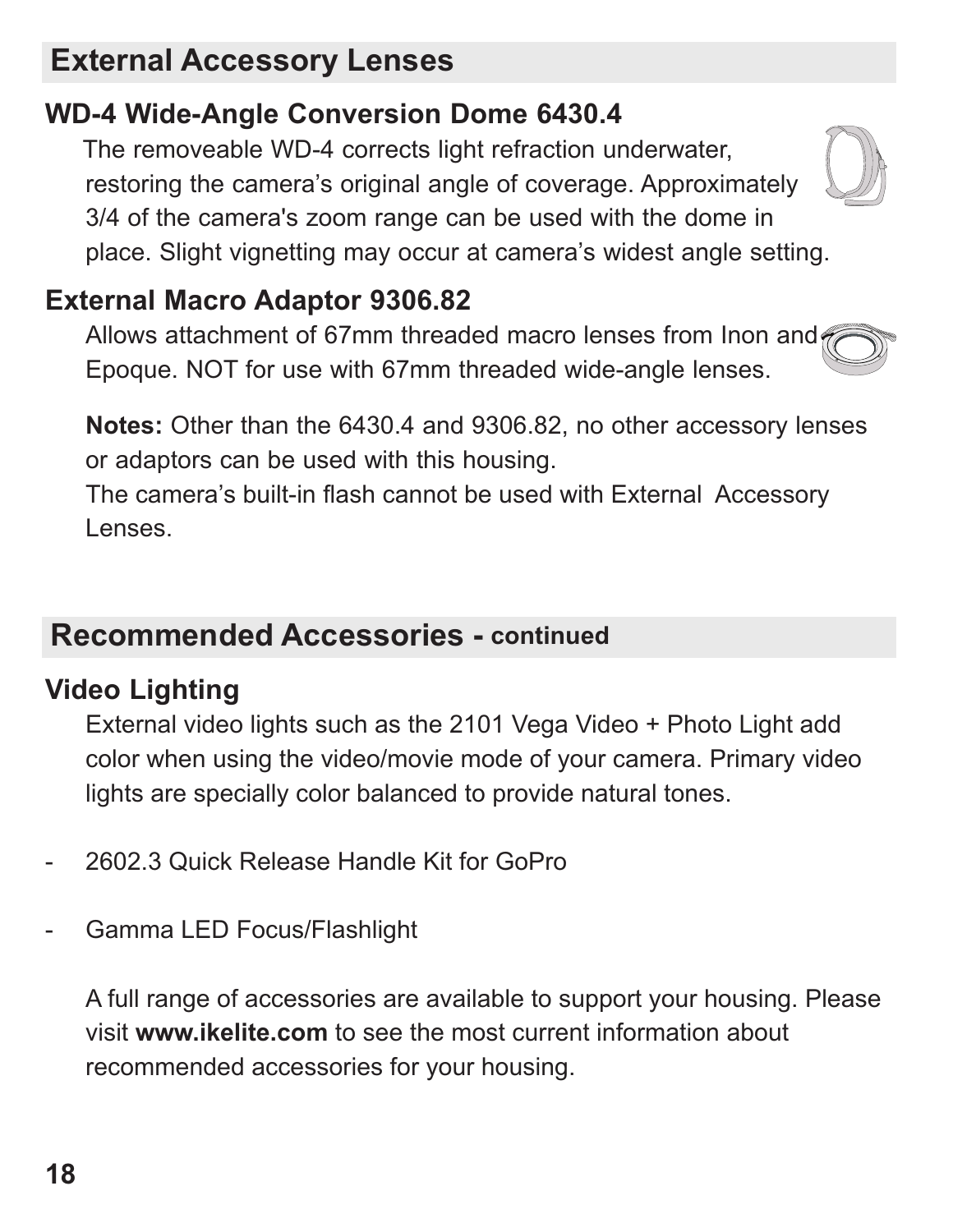## **Maintenance**

#### **Lens Port**

Treat the glass in the lens port as a camera lens. After use, rinse and gently dry the outside lens port to avoid water spotting. To clean, use a mild soap solution or lens cleaner. It is NOT necessary to remove the Port for cleaning. Do not rinse the inside the Port.

**Do not use alcohol or window cleaner on the Lens Port.**

#### **Lubricant**

Ikelite provides silicone lubricant with the housing. We recommend you use **only** Ikelite lubricant on Ikelite products. Other brands may cause the main housing o-ring to swell and not seal properly.

Use only enough lubricant to lightly cover the main housing o-ring or lubricate a sticky control. Wipe off any excess lubricant with a clean cloth. Lubricant is not a sealant; it is used to reduce friction. Excessive lubricant can collect sand and dirt which may interfere with proper sealing.

### **ACAUTION:**

**Never use spray lubricants as the propellant ingredient can cause the plastic housing to crack or o-rings to swell.**

### **O-ring Storage**

When storing the housing, remove the main housing o-ring. Lightly lubricate the o-ring until it appears shiny and place in a small resealable plastic bag. Use only Ikelite lubricant. Place the bag inside the housing and store until needed.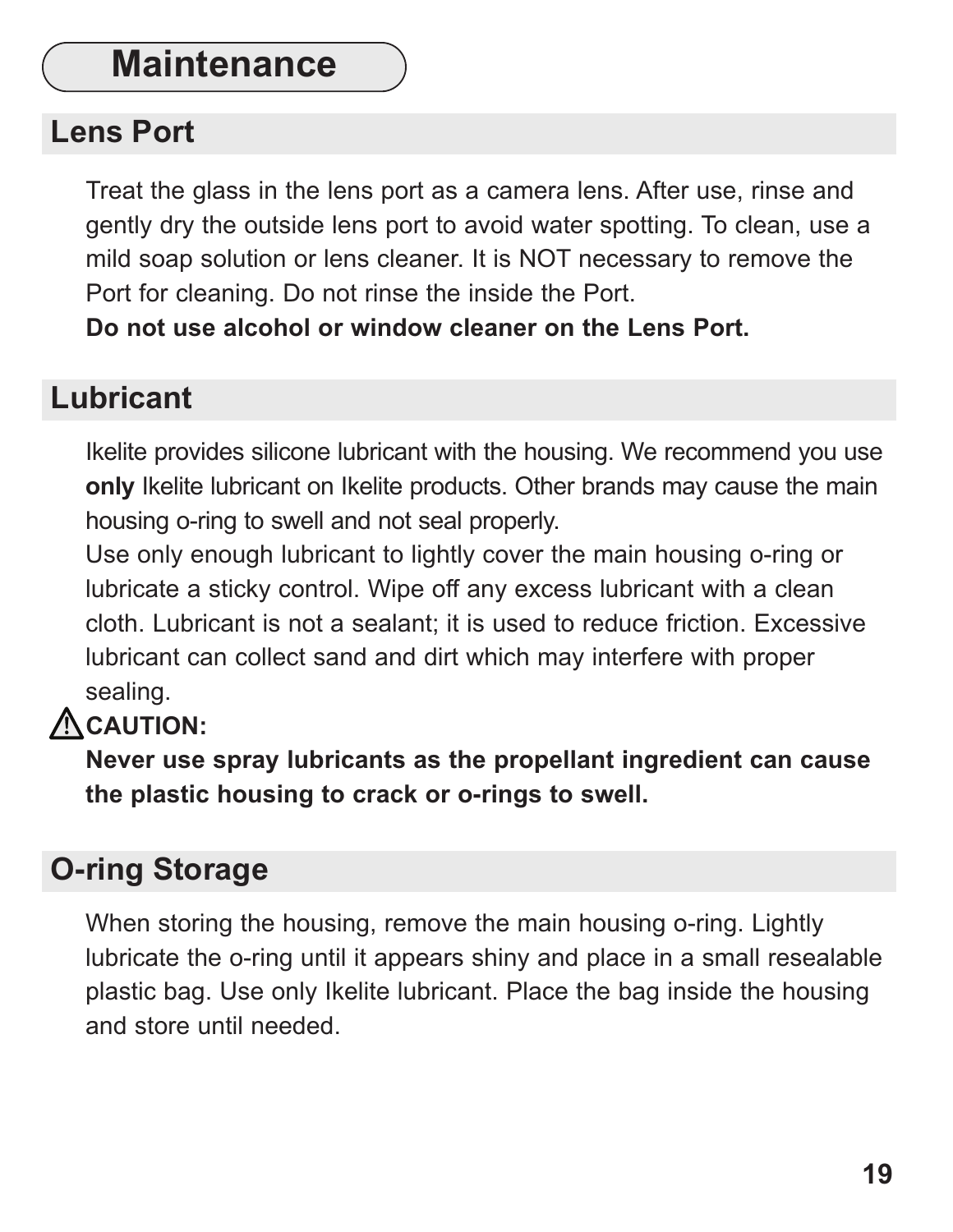#### **Housing Maintenance**

Your Ikelite Digital Housing should be given the same care and attention as your other photographic equipment. In addition to normal maintenance, we recommend that the housing be returned to Ikelite periodically to be checked and pressure tested.

- **Do Not** leave the camera and housing in direct sunlight for prolonged periods. Heat may damage the camera.
- **Do Not** ship the camera in the housing.
- Before using the housing, always check the tightness of the **set screw** in each control knob. Check each **control gland** penetrating the housing to make sure they are tight. There is a slight chance that either could vibrate loose during travel.
- Keep the main housing o-ring clean and lightly lubricated. To lubricate, remove the o-ring from the back. Put a small amount of lkelite lubricant on your fingers. Pull the o-ring through your fingers to apply a **thin** coating of lubricant. Only apply enough lubricant to make the o-ring feel slick. **Do Not stretch the o-ring**. This light coating of lubricant will help to keep the o-ring from drying out and will help to show a dark sealing line when the housing back is properly sealed.
- Keep the area where the o-ring fits and the sealing surface of the housing clean.
- Rinse the housing exterior thoroughly in fresh water after each saltwater use. Depress push buttons repeatedly in fresh water to eliminate trapped saltwater. Dry with a soft cloth. Dry lens port to eliminate water spotting. After several uses in saltwater, soak the housing exterior in a mild soap solution; rinse and dry before storing. When storing the housing, remove the back o-ring, lightly lubricate, and place in a plastic bag. Place the plastic bag with o-ring inside the housing for safe keeping.
- If removing a housing push button, **Do Not** re-use the E-clip. Contact Ikelite for replacement E-clips (part 0319.12).
- Leave lid snaps in the open position when not using the housing for extended periods.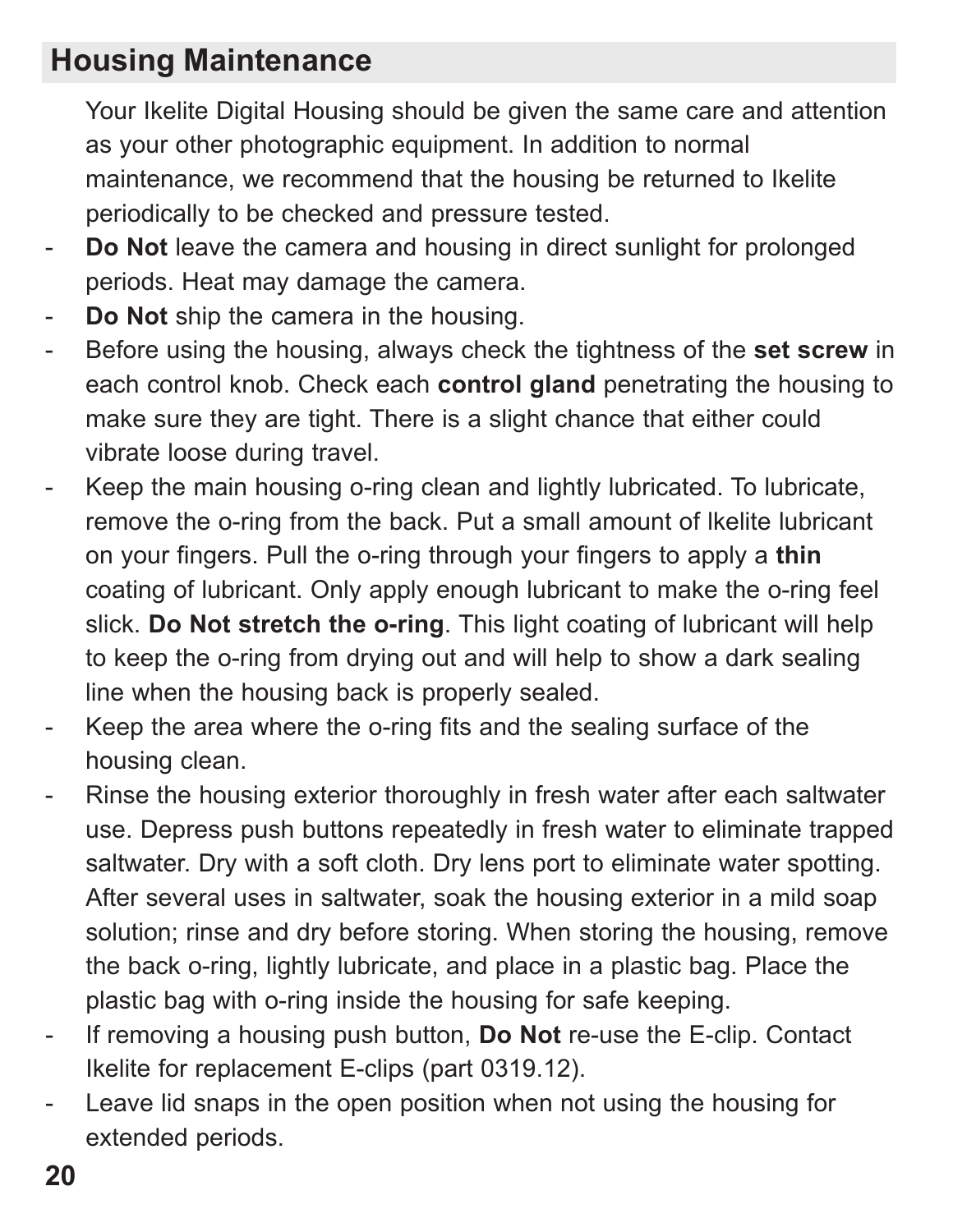#### **Control Maintenance**

*Ikelite controls are designed to provide years of reliable service with minimal maintenance.*

Push button controls normally require no maintenance other than rinsing in freshwater after saltwater use. Depress each push button in fresh water several times to eliminate trapped saltwater. If a push button control becomes difficult to push or if it sticks when depressed, soak the housing in luke warm fresh water. After a few minutes, operate the push button. If this does not correct the problem, return the housing to Ikelite for maintenance. If you are on a trip and unable to return the housing immediately, a push button may be lubricated by pressing and holding the push button all the way in. Then, use your finger or other small non-metal object to place a small amount of lube at the base of the shaft inside the housing. Press and release the push button several times until the lube is worked up into the o-ring.

After completing this procedure, close the housing and submerge it in water without the camera inside. Check the control for watertightness.

**Diagram B**

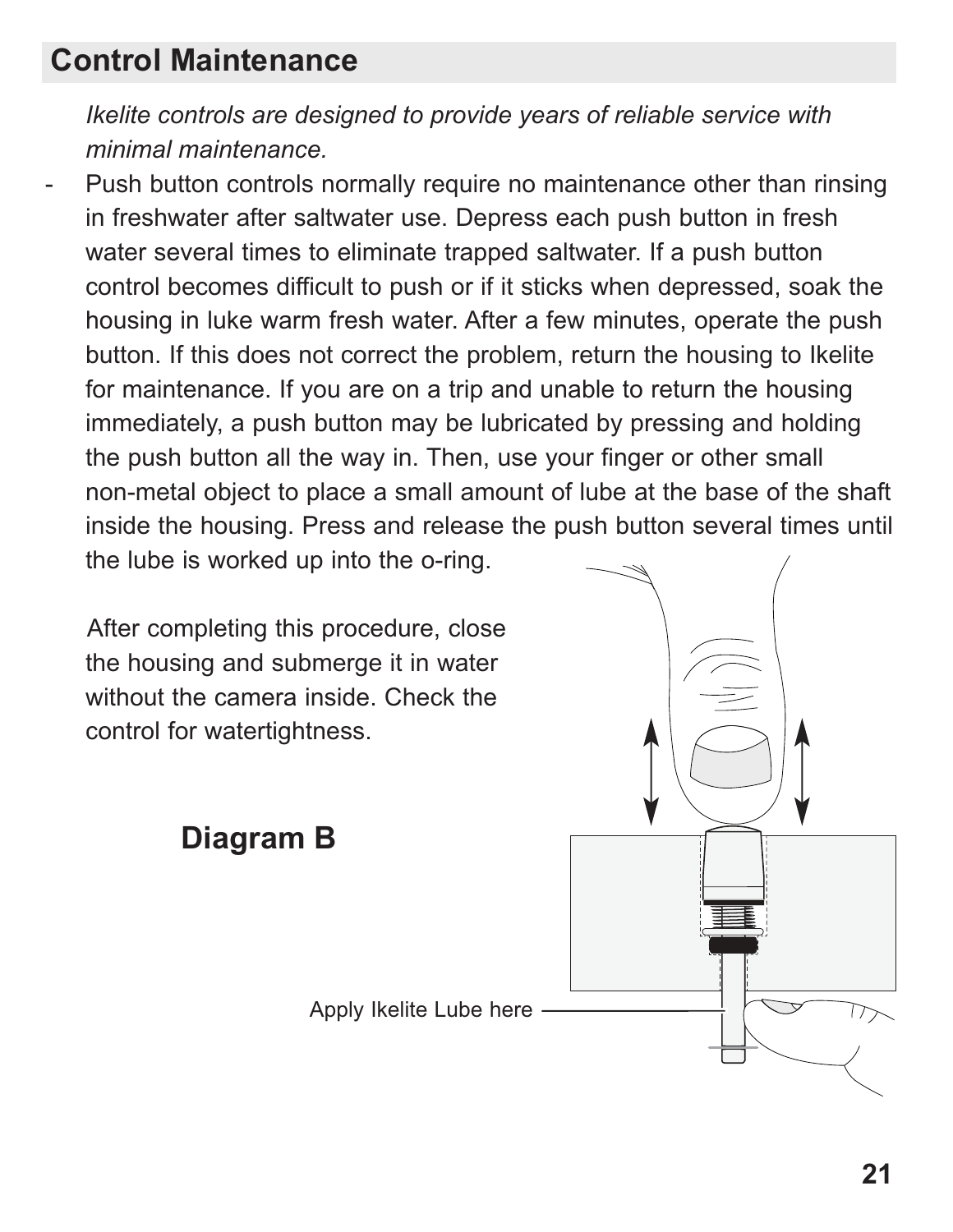#### **Control Maintenance - continued**

Ikelite controls are designed to provide years of reliable service with minimal maintenance.

- Push button controls normally require no maintenance other than rinsing in freshwater after saltwater use. Depress each push button in freshwater several times to eliminate trapped saltwater. If a push button control becomes difficult to push or if it sticks when depressed, soak the housing in luke warm freshwater. After a few minutes, operate the push button. If this does not correct the problem, return the housing to Ikelite for maintenance. If you are on a trip and unable to return the housing immediately, a push button may be lubricated by pressing and holding the push button all the way in. Then, use your finger or other small object to place a small amount of lube at the base of the shaft inside the housing. Press and release the push button several times until the lube is worked up into the o-ring.
- In the unlikely event one of the control shafts sticks or becomes difficult to operate, you can remove the control from the housing and lubricate it, or return the housing to Ikelite for maintenance.

Your housing features both **round** and **hex** style control glands. To remove a control in a **round** style gland, **Diagram C**, **page 24**, loosen the set screw in the knob (allen wrench required); remove the knob. If there is salt or dirt build-up on the exposed control shaft, clean the shaft. Open the housing and gently slide the control shaft out of the control gland. Clean and lightly lubricate the shaft and o-rings, including the large end of the shaft.

If there is a shutter spring on the Control Shaft, make sure it is in its proper position. Rotate the Shaft back and forth slightly to aid installation back into the Control Gland.

Replace the knob with the Set Screw over the Control Flat. The Set Screw in the knob should be tightened down against the flat area on the Control Shaft so the knob does not turn on the shaft.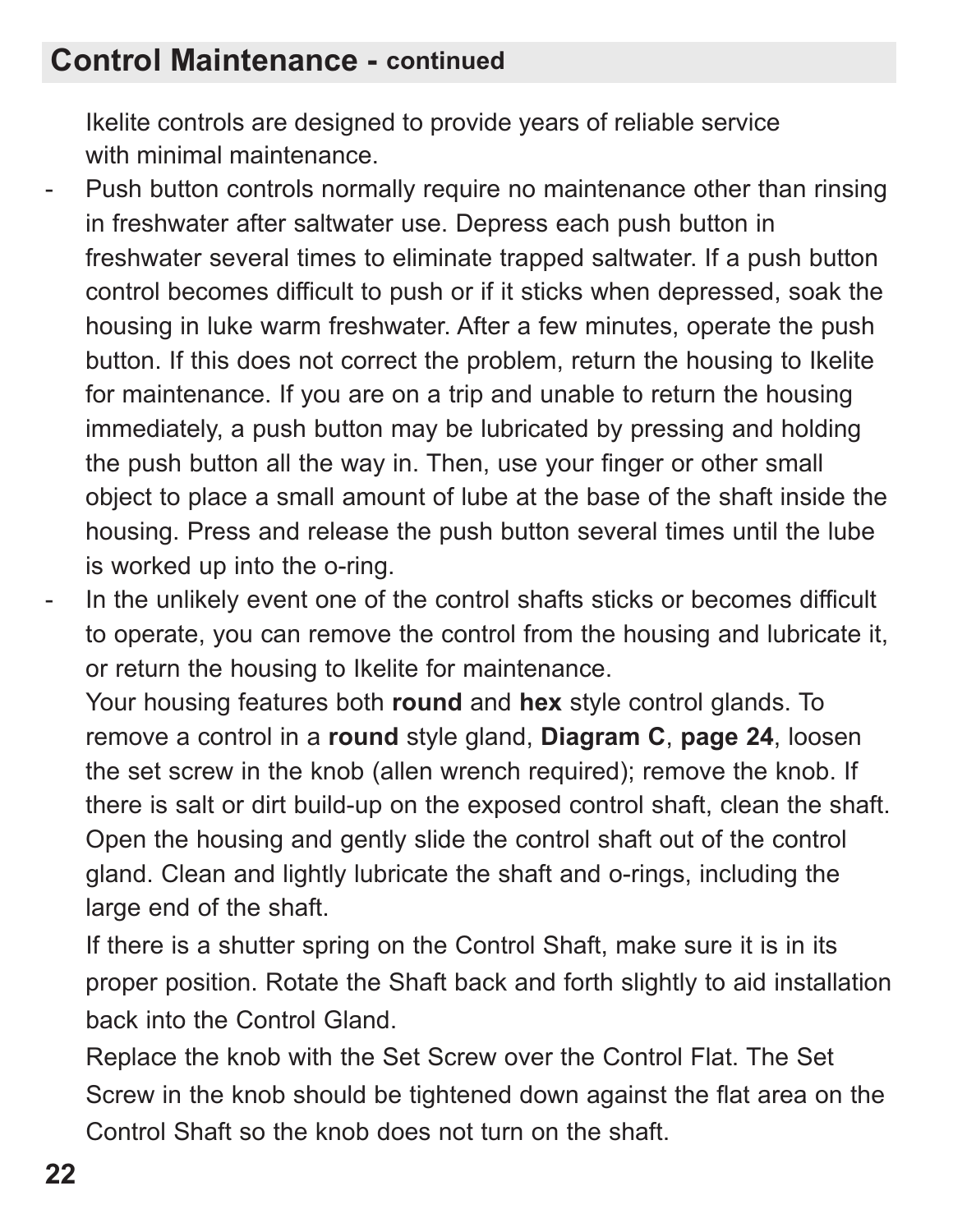#### **Control Maintenance - continued**

- Some of the controls have long shafts and feature a **hex** style control gland. These controls can be pulled out, exposing the shaft, **Diagram D**, **page 24**.

To lubricate the control, gently pull on the knob until the stainless steel shaft is exposed. Lightly lubricate the shaft, then move the shaft in and out several times. This will lubricate the x-ring in the Ikelite control gland. This should be done before using the housing after a prolonged storage period, or once a week when the housing is in constant use.

Some of the controls have a short shaft and cannot be pulled out exposing the shaft for lubrication. In the unlikely event one of these controls sticks or becomes difficult to operate you can remove the control from the housing and lubricate it, or return the housing to Ikelite for maintenance. To remove the control, **Diagram E**, **page 24,** loosen the set screw in the knob (allen wrench required); remove the knob. If there is salt or dirt build-up on the exposed control shaft, clean the shaft. Open the housing and gently slide the control shaft out of the control gland. Clean and lightly lubricate the shaft, including the end of the shaft. Slide the shaft back into the control gland and gently slide the shaft back and forth a few times without fully removing the shaft from the gland. Replace the knob noting the flat area on the shaft. The set screw in the knob should tighten down against the flat area on the control, so the knob does not turn on the shaft.

Close housing **without** a camera inside and water pressure test in a bathtub or swimming pool. Rotate**\*** the knobs to make sure the housing is watertight and the gland was installed properly. Check all controls while the housing is submerged.

\***Caution:** If your housing has a shutter spring, **DO NOT** rotate the shutter control more than 1/16th of a rotation, otherwise, you may accidentally bend the shutter spring or cause the spring to "pop off" the control shaft.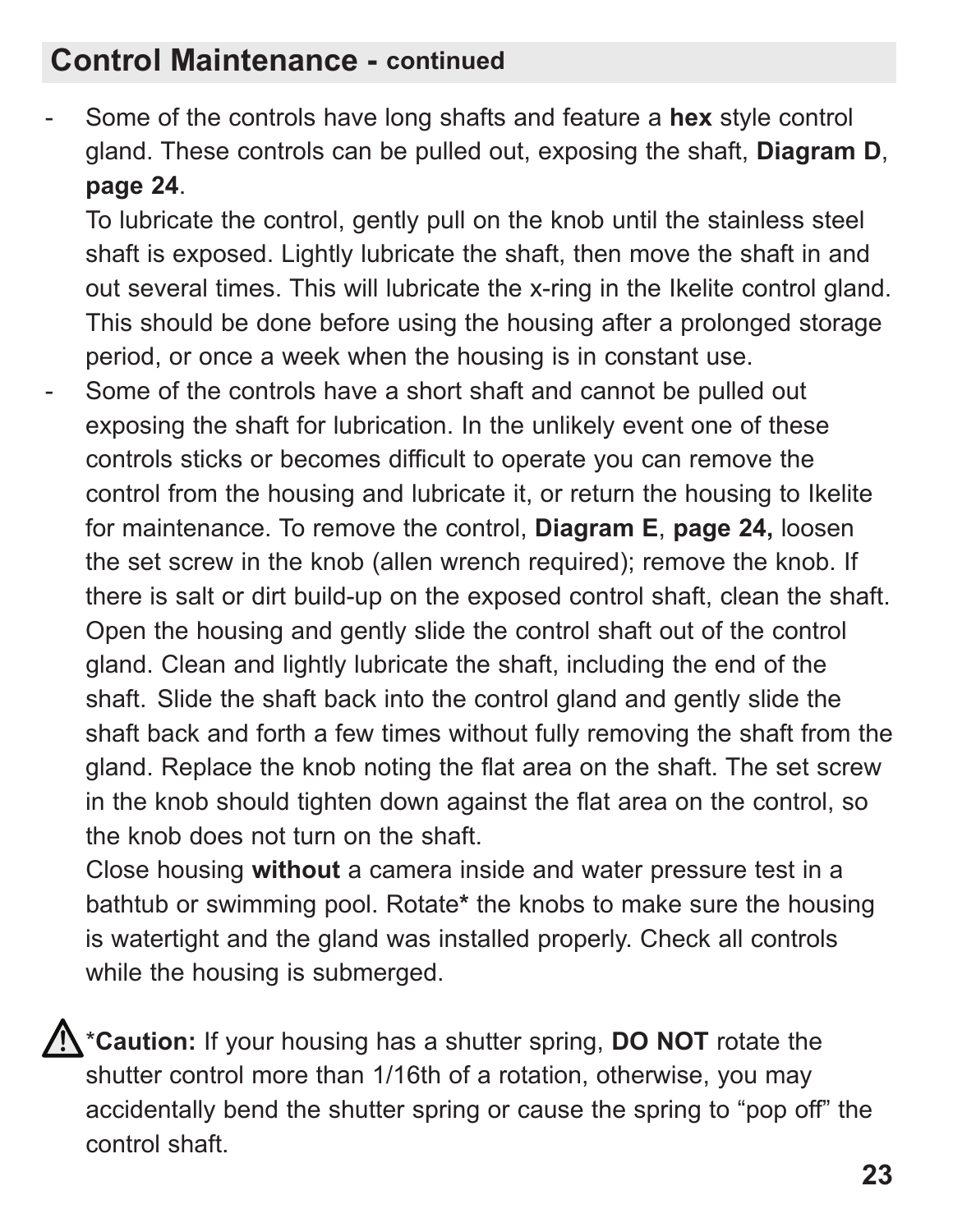#### **Diagram C**

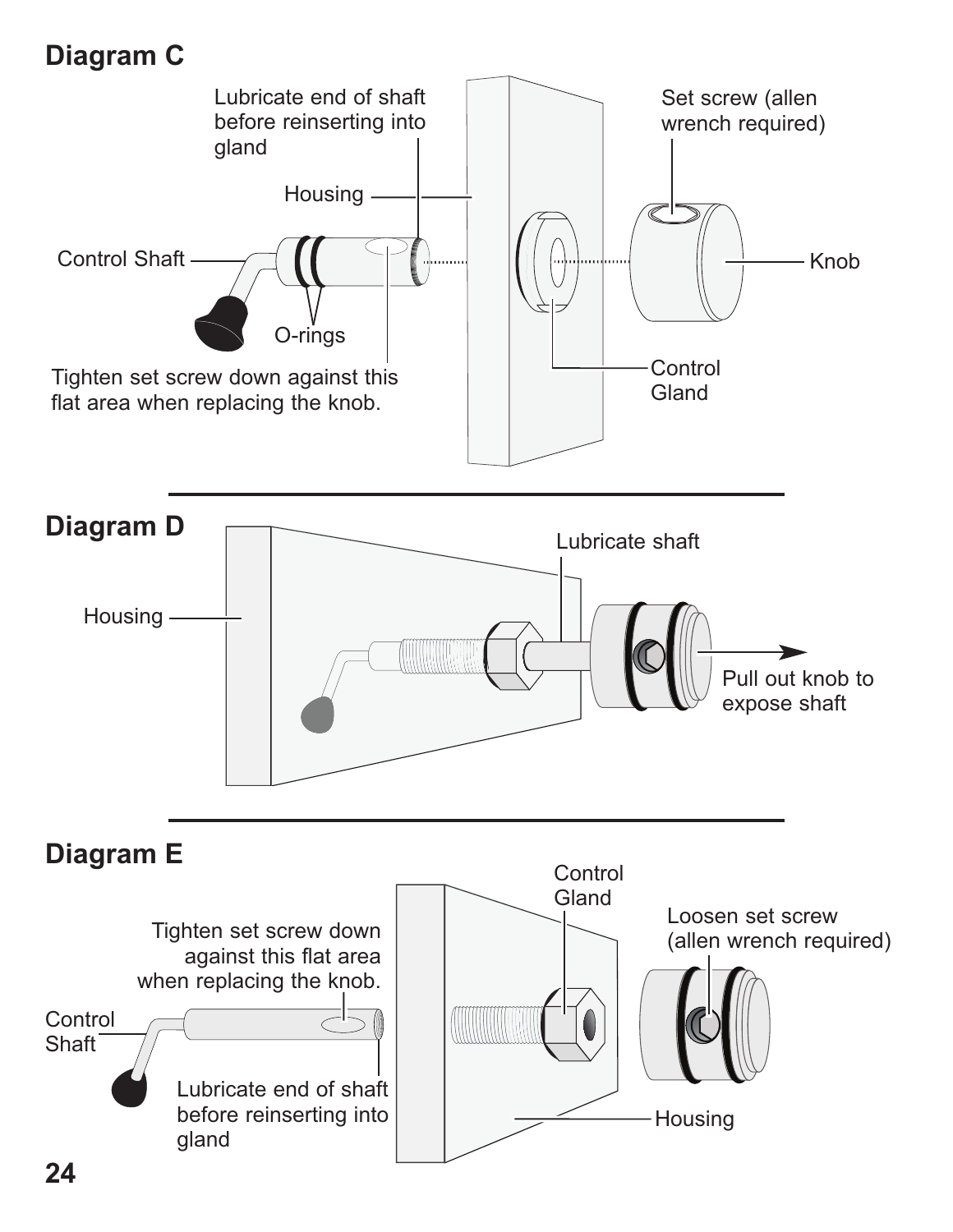# **Photo Tips**

- The number one rule in underwater photography is to eliminate as much water between the camera and subject as possible. Get as close as you can to the subject, then use the zoom. If you are using flash for still photos, subjects beyond 6 ft (1.8 m) will not have much color regardless of strobe power.
- Photograph in clear water; do not stir up the sand or silty bottom. If backscatter becomes a problem in the environment you are photographing, an external flash will help eliminate much of the backscatter.
- Many digital cameras have a slight lag time between when you press the shutter release button and the camera actually takes the picture. Hold the housing steady a second or two after pressing the shutter release button.
- Do not shoot down on subjects as they will quite often blend into the background and be difficult to see in the photograph. Shoot subjects straight on or shoot up at a slight angle using the blue water as a contrasting background.
- When using daylight or flash, if your camera consistently over or underexposes the image, you may want to adjust your camera's exposure compensation  $\overline{z}$  settings.
- If you error in exposure, it is better to have the image slightly underexposed rather than overexposed. An overexposed image is missing color information which cannot be adjusted in a photo processing program. A slightly underexposed image has color information that can be adjusted.
- It is important to respect all living creatures underwater, including people, marine life, and coral. While we encourage people to get close to their subjects when taking a photograph, they should not touch, lie on, or in any way disturb the things they find underwater.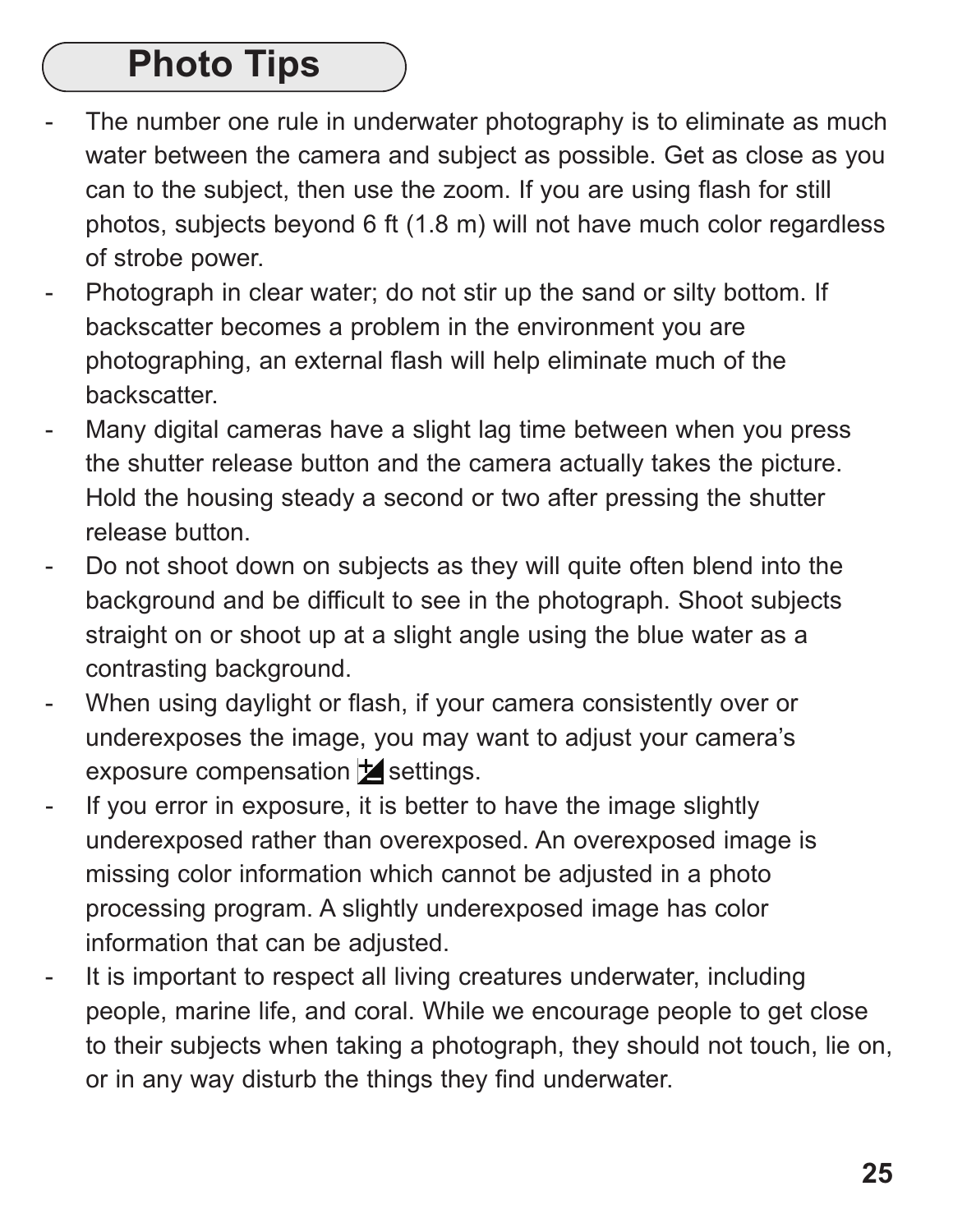| Troubleshooting                                                       |                                                                                                                                                                                                                                                                                                                                                                                                                                                                                                                                                                                                                                                                           |  |
|-----------------------------------------------------------------------|---------------------------------------------------------------------------------------------------------------------------------------------------------------------------------------------------------------------------------------------------------------------------------------------------------------------------------------------------------------------------------------------------------------------------------------------------------------------------------------------------------------------------------------------------------------------------------------------------------------------------------------------------------------------------|--|
| Problem                                                               | <b>Solution</b>                                                                                                                                                                                                                                                                                                                                                                                                                                                                                                                                                                                                                                                           |  |
| Push buttons or<br>controls are sticky or<br>hard to operate          | Remove the camera and rinse the closed housing<br>in fresh water. Vigorously press each push button<br>in and out several times to release any trapped<br>saltwater or debris.<br>Press a sticky push button all the way in and<br>place a small amount of lube on the small end of<br>the push button shaft at it's base. Release and<br>operate the push button several times to distribute<br>the lube, Diagram B, page 21.<br>If a larger gland style control is sticky, grab the<br>control knob, pull it out, and then push back in. If<br>still sticky, see the Control Maintenance section,<br>pages 22-24.<br>Return housing to Ikelite for routine maintenance. |  |
| Image is<br>over/underexposed,<br>or a corner of the<br>image is dark | Check that the built-in flash or external strobe is<br>firing when taking a picture. Camera flash should<br>be forced "on."<br>- When using an external strobe, make sure it is<br>turned on, set properly, and its battery is charged.<br>Make sure the diffuser is installed when you are<br>$\overline{a}$<br>NOT using an external strobe.<br>Check any corded connection points.<br>Change camera shutter speed or aperture.<br>Move closer to or further away from the subject.<br>Adjust Exposure Compensation <b>2</b> .                                                                                                                                          |  |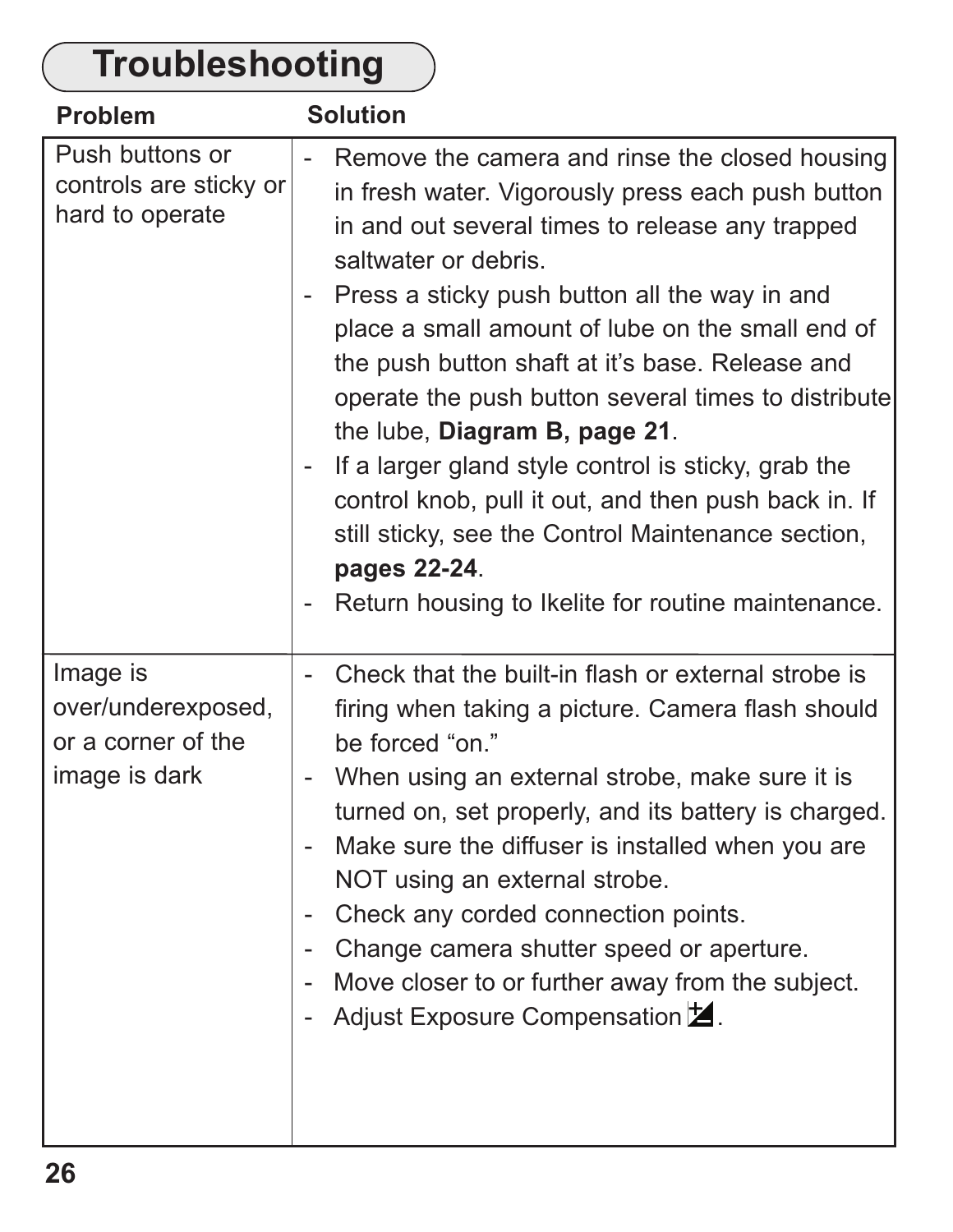| Problem                            | <b>Solution</b>                                                                                                                                                                                                                                                                                                                                                                                                                                                                                                                                                                                                                                                                                                         |
|------------------------------------|-------------------------------------------------------------------------------------------------------------------------------------------------------------------------------------------------------------------------------------------------------------------------------------------------------------------------------------------------------------------------------------------------------------------------------------------------------------------------------------------------------------------------------------------------------------------------------------------------------------------------------------------------------------------------------------------------------------------------|
| Camera does not<br>take a picture  | Install a fully charged battery.<br>There is not enough available light for the camera<br>to properly focus. Add a focusing light or strobe<br>with a built-in focusing or video light to your<br>system.<br>Select a center focus point in your camera menu.<br>- Return Zoom control to the "disengaged" position,<br>see Zoom Control Use, page 11.                                                                                                                                                                                                                                                                                                                                                                  |
| Housing is hard to<br>close        | Make sure the camera is mounted properly in the<br>$\overline{\phantom{a}}$<br>housing and controls are out of the way.<br>Main housing o-ring is not seated properly.                                                                                                                                                                                                                                                                                                                                                                                                                                                                                                                                                  |
| Fogging occurs on<br>the Lens Port | - Humid air is trapped inside the housing.<br>The camera produces heat and may condense<br>any trapped moisture forming fog on the lens port.<br>Close the housing in an air-conditioned room or<br>vehicle, or in front of an air-conditioner.<br>The housing should not be in direct sunlight for an<br>extended period of time.<br>Purchase desiccant packs also known as<br>moisture munchers from a local camera store.<br>Place one or two new packs in your housing<br>before each day of diving.<br>If moisture or water droplets are present around<br>the controls or sealing areas, return the housing<br>to Ikelite for evaluation.<br>Clean the main housing o-ring and sealing<br>surface of the housing. |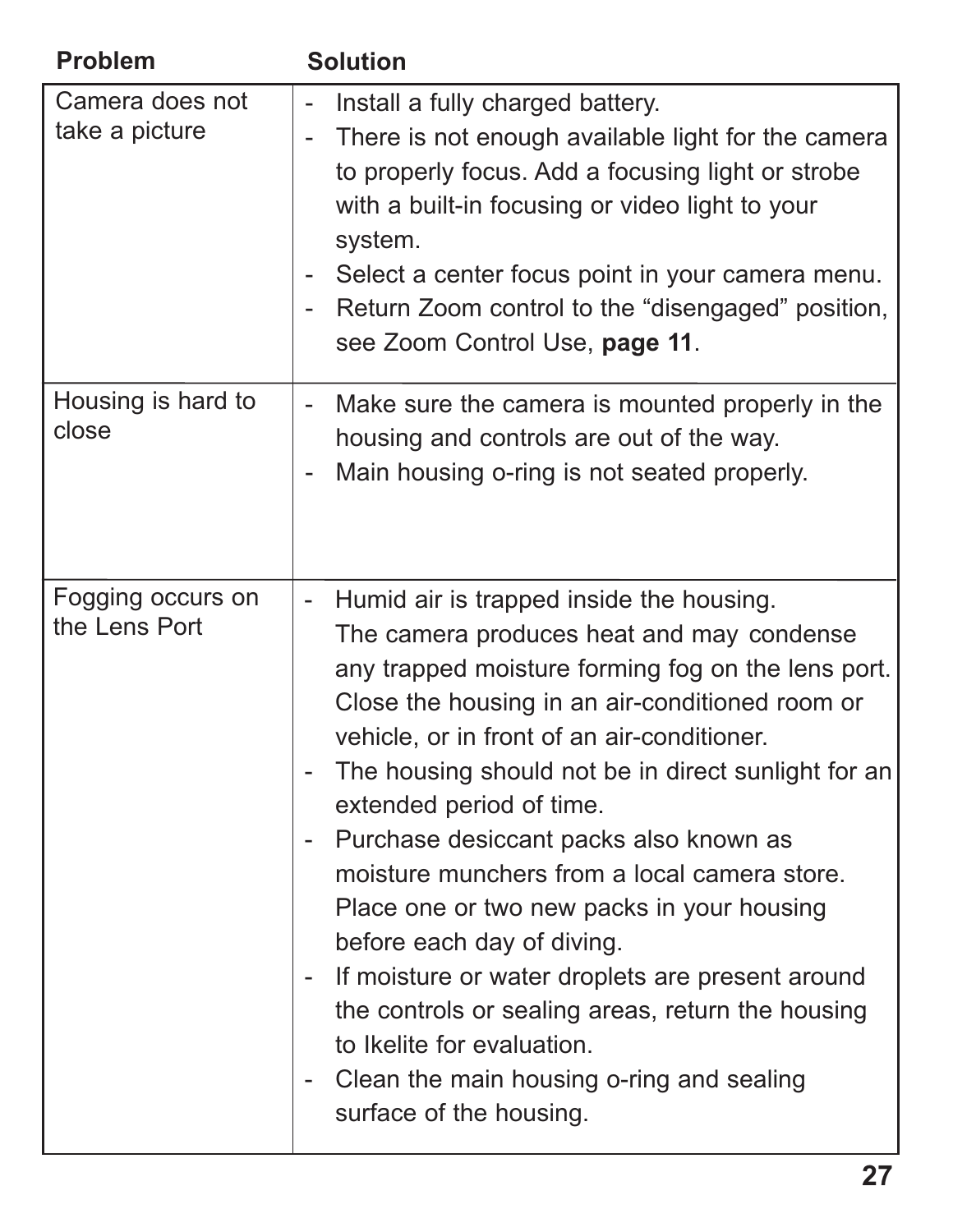| Problem                               | <b>Solution</b>                                                                                                                                                                                                                                                                                 |
|---------------------------------------|-------------------------------------------------------------------------------------------------------------------------------------------------------------------------------------------------------------------------------------------------------------------------------------------------|
| Water enters the<br>housing           | Remove, clean and properly lubricate the main<br>o-ring.<br>Look for hair, dirt, or foreign debris crossing the<br>o-ring seal.<br>Reassemble the housing without a camera<br>installed and immerse in water.<br>Return housing to Ikelite for evaluation.                                      |
| Pictures are too blue<br>or too green | Use custom (manual) white balance. Reset for<br>each working depth or when attaching a<br>color correcting filter to the camera lens.<br>Add an external strobe.<br>Move in closer to your subject when taking a<br>picture.<br>Add an optional color correcting filter to the<br>Housing Port. |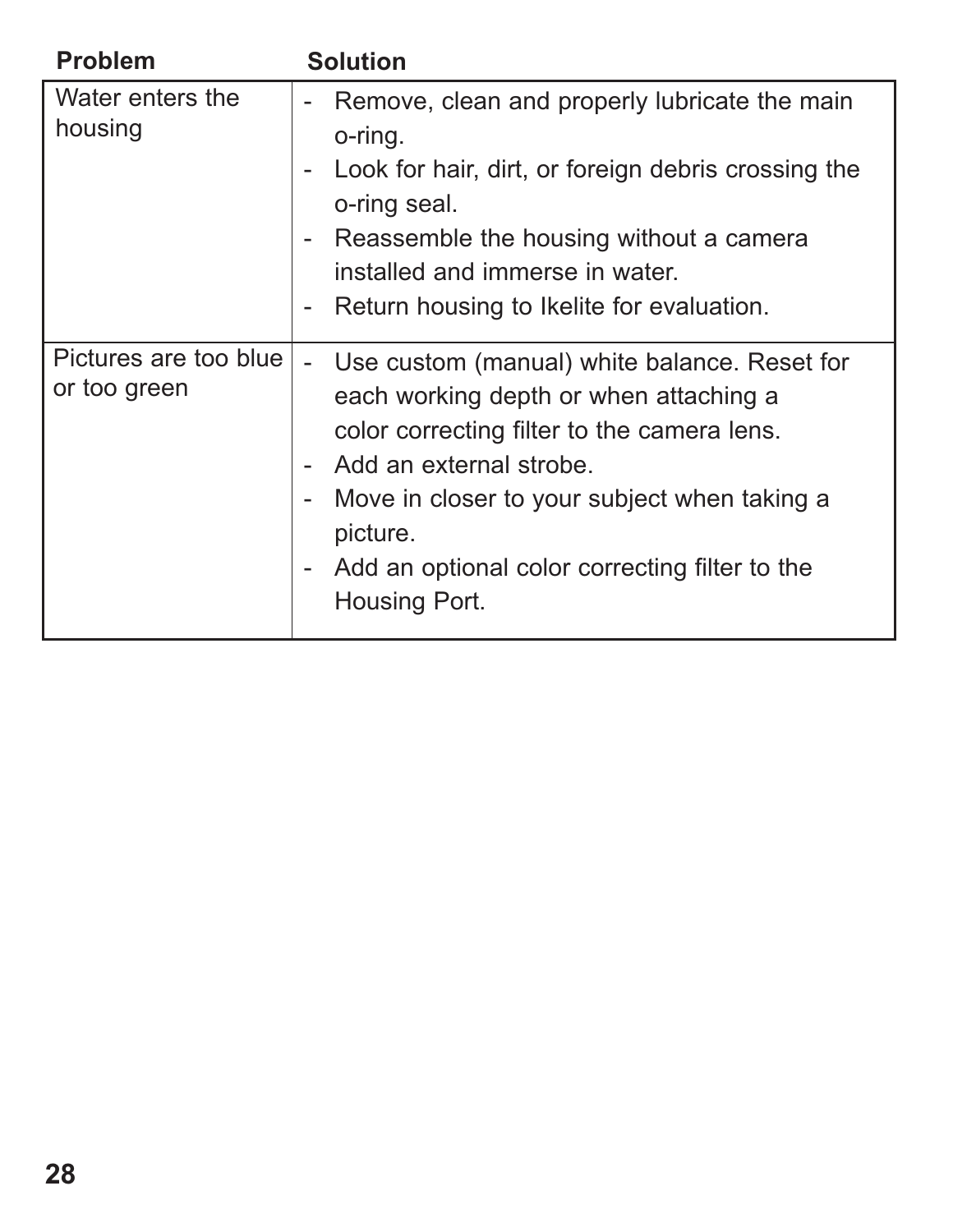#### **Spare Parts (available through Ikelite or any Ikelite Dealer)**

- 0132.30 Port o-ring
- 0200.08 Port cover
- 0109 Main o-ring
- 9523.10 Tray Hardware
- 0184.2 Silicone Lubricant 2cc Reclosable Tube

# **Customer Support**

Please read the troubleshooting section of this instruction manual before contacting Ikelite Customer Support.

**Ikelite Underwater Systems Service Department 50 West 33rd St. Indianapolis, IN 46208 USA**

Email: ikelite@ikelite.com Phone: 317-923-4523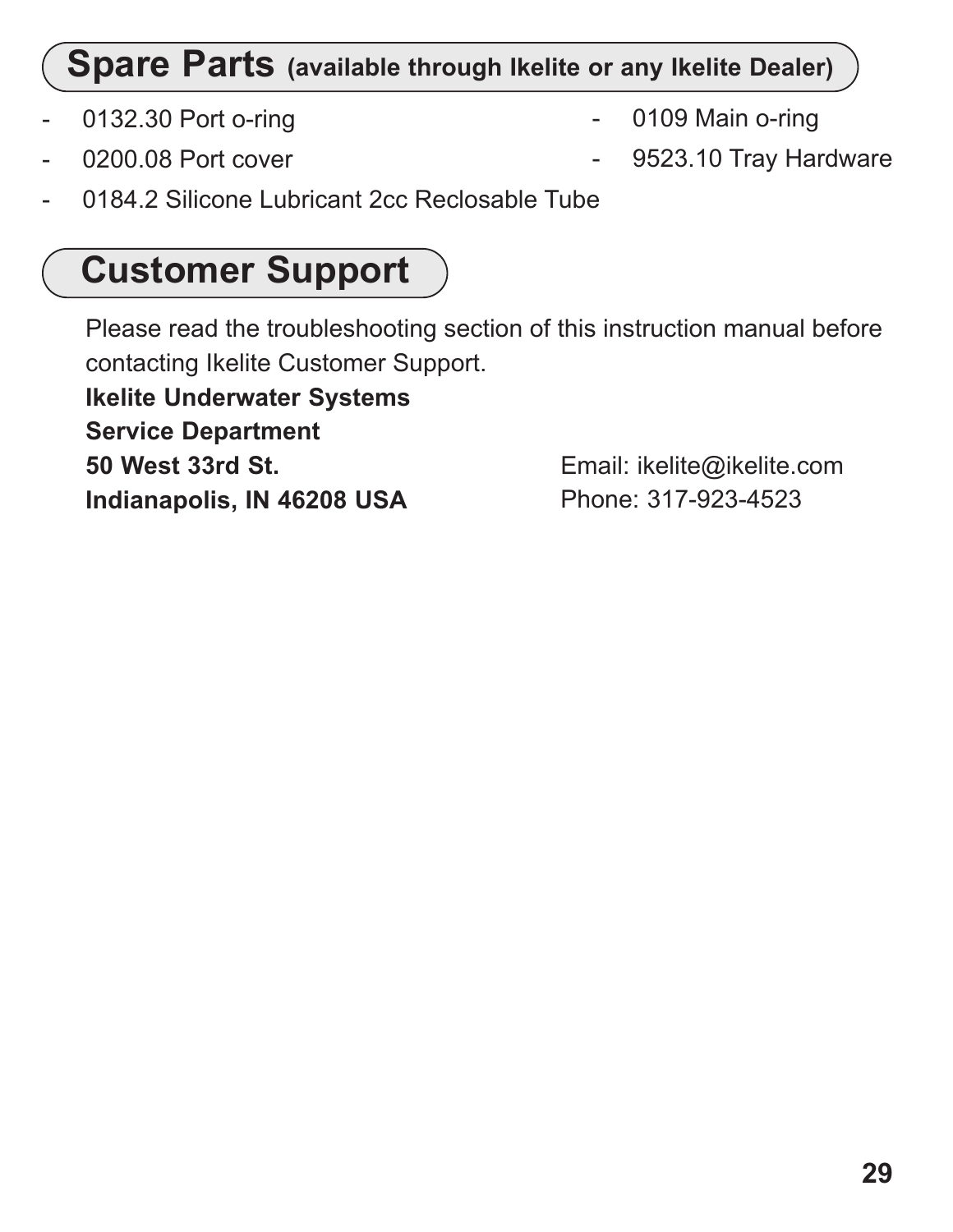# **Limited Warranty**

This Ikelite product is warranted against any manufacturing defects for a period of one (1) year from the original date of purchase. Defective products should be returned to Ikelite postage paid. Ikelite will, at its sole discretion, repair or replace such products, and will return to customer postage paid. All other claims of any nature are not covered. Except as mentioned above, no other warranty expressed or implied applies to this Ikelite product**.**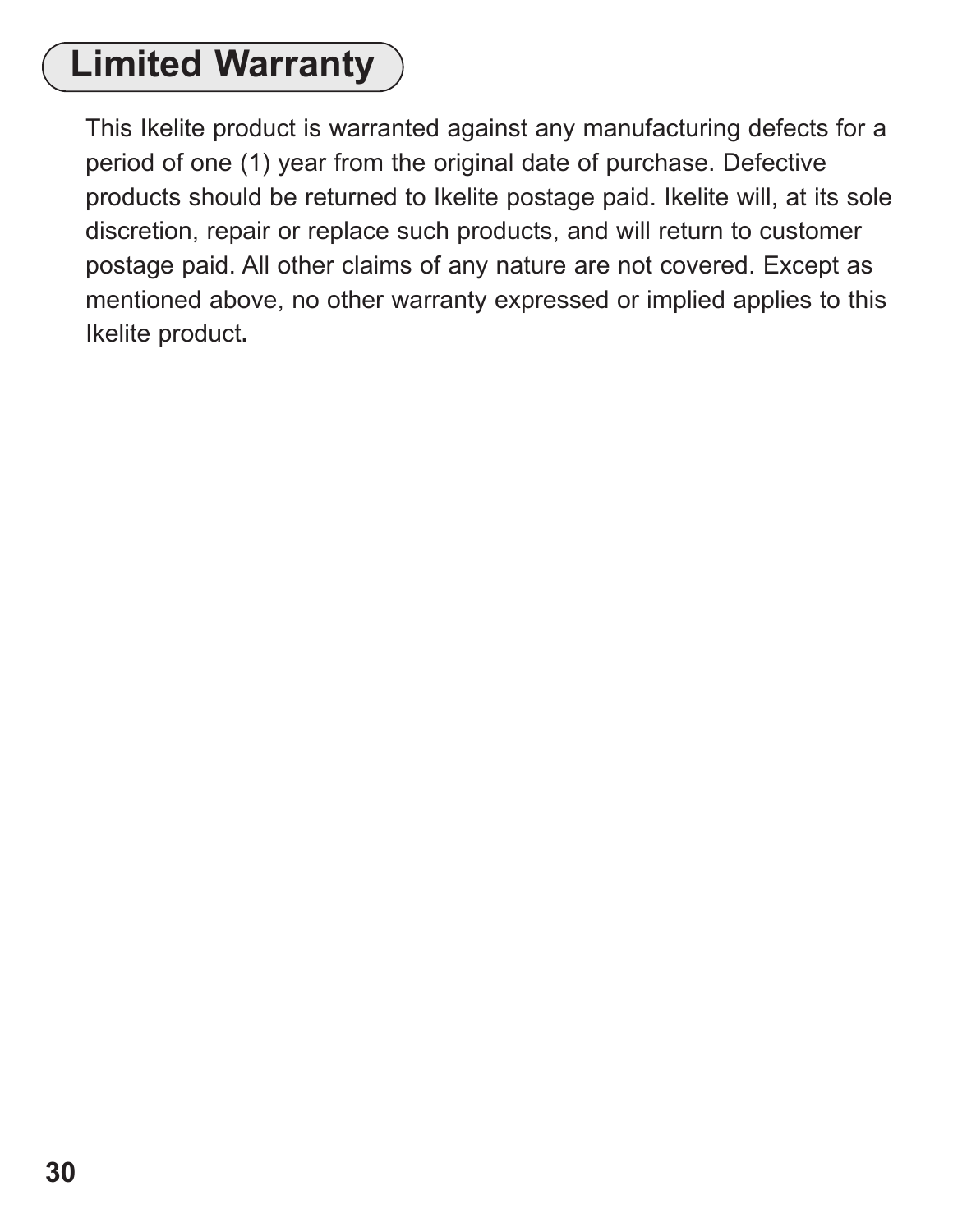# **Returning Products For Service**

Ikelite is most interested in performing any service to ensure that all products perform as intended. Evidence of purchase date must be provided to obtain warranty service.

No prior authorization is required. You may return directly to us or through your dealer. Please include a brief description of the problem, any relevant email correspondence, and/or instructions on what you want us to do. Always include name, shipping address, email address, and phone number inside of the package. Send postage paid to:

**Ikelite Underwater Systems Attention: Service Department 50 West 33 Street Indianapolis, IN 46208 USA**

*No reimbursements for postage paid will be issued.*

*You may also want to insure the package.* 

#### **Returning Products for Service - outside the United States**

For the separate international customs documentation form that you complete to accompany the shipment, please state or designate that the enclosed products were originally manufactured in the USA and are being returned to the manufacturer for repair service. Value of the equipment listed for customs purposes should be zero.